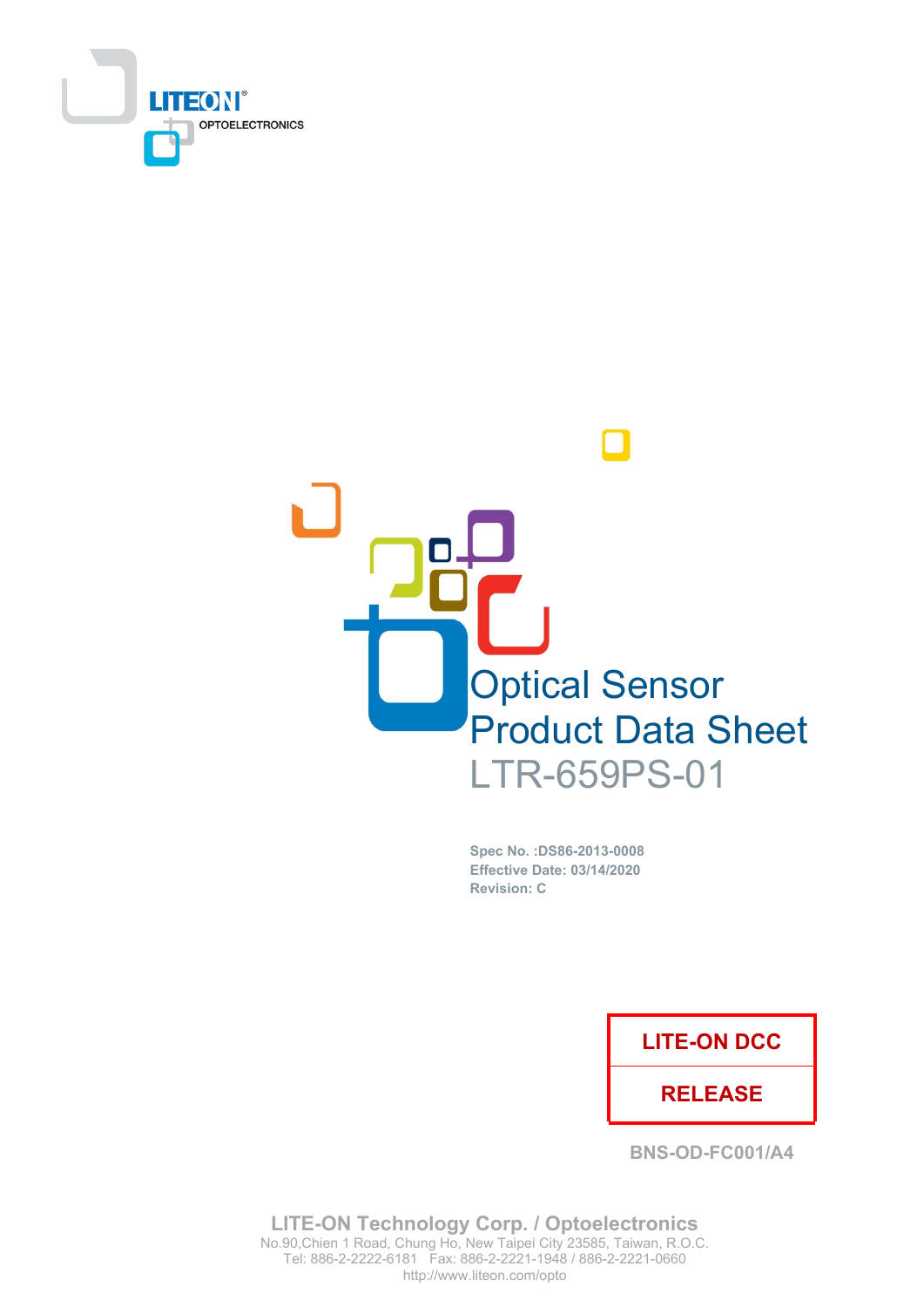

# **OPTICAL SENSOR Product Data Sheet** LTR-659PS-01

Spec No. : Final DS **Issue Date: 13/03/2019 Revision: V1.2** 



**BNS-OD-**

**LITE-ON Technology Corp. / Optoelectronics** LITE-ON SINGAPORE PTE LTD 151 Lorong Chuan, #03-03, New Tech Park 556741, Singapore. Tel:  $+65-63490918$  Fax:  $+65-63490910$ http://www.liteon.com/opto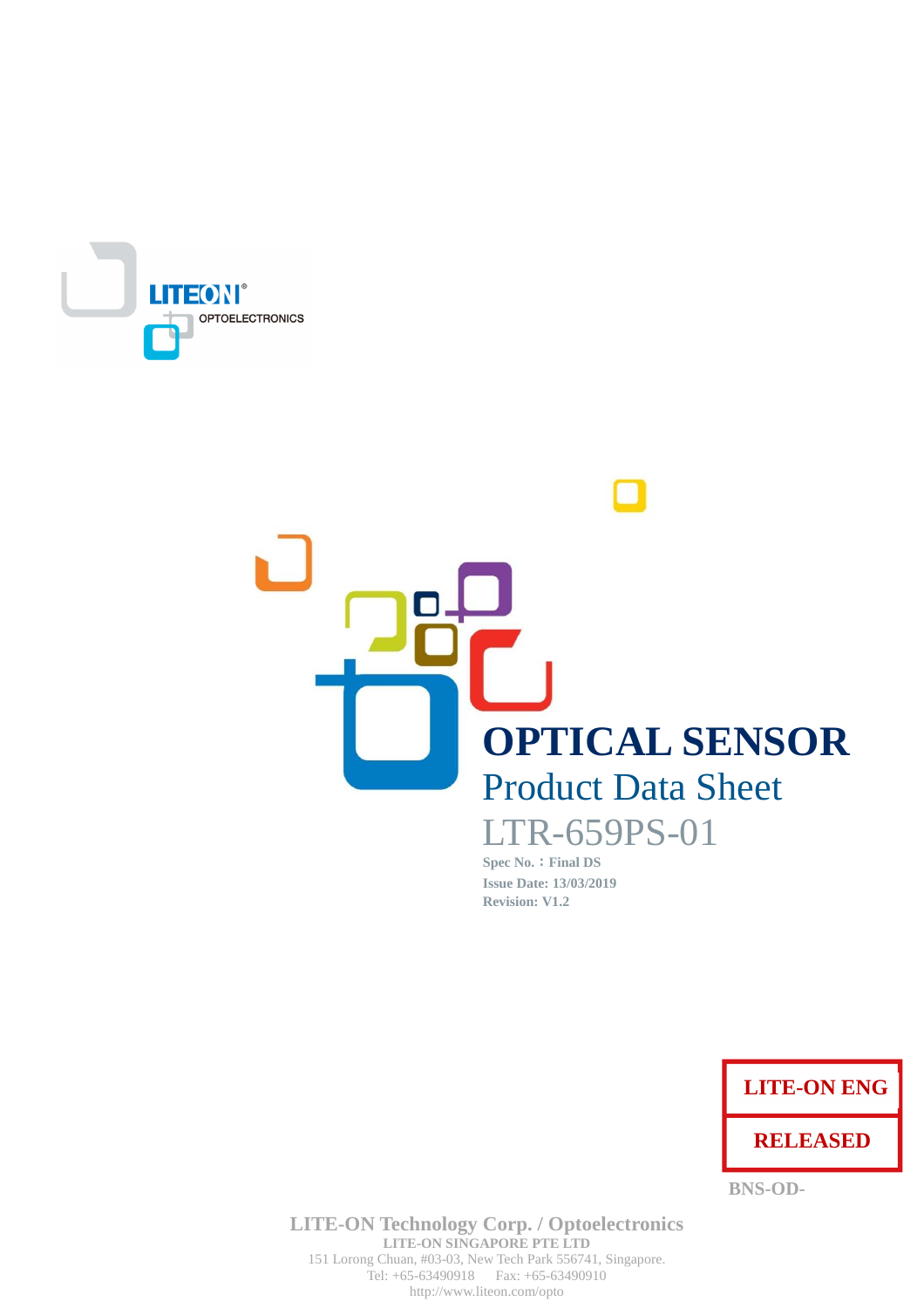

# **OPTICAL SENSOR LTR-659PS-01**

## 1. Description

The LTR-659PS-01 is a low voltage I<sup>2</sup>C digital proximity sensor [PS] with built-in emitter, in a single miniature chipled lead-free surface mount package. With built-in infrared emitter. LTR-659PS-01 offers the feature to detect object at a user configurable distance. The sensor supports an interrupt feature that removes the need to poll the sensor for a reading which improves system efficiency. The sensor also supports several features that help to minimize the occurrence of false triggering. This CMOS design and factory-set one time trimming capability ensure minimal sensorto-sensor variations for ease of manufacturability to the end customers.

## 2. Features

- I2C interface (Fast Mode @ 400kbit/s)
- Ultra-small ChipLED package
- Built-in temperature compensation circuit
- Low active power consumption with standby mode
- Supply voltage range from 2.4V to 3.6V capable of 1.7V logic voltage
- Operating temperature range from -30°C to +70°C
- RoHS and Halogen free compliant
- Built-in LED driver, emitter and detector  $\blacksquare$
- Programmable LED drive settings
- 11-bit effective resolution
- High ambient light suppression

## **3. Applications**

To control display backlight in

- Mobile Devices: Mobile phone, PDA
- Computing Devices: Notebook PC, Desktop Monitor
- Consumer Devices: LCD/PDP TV backlight systems, Cameras, Personal Navigation Device, Digital Photo Frame
- Dashboard

2/32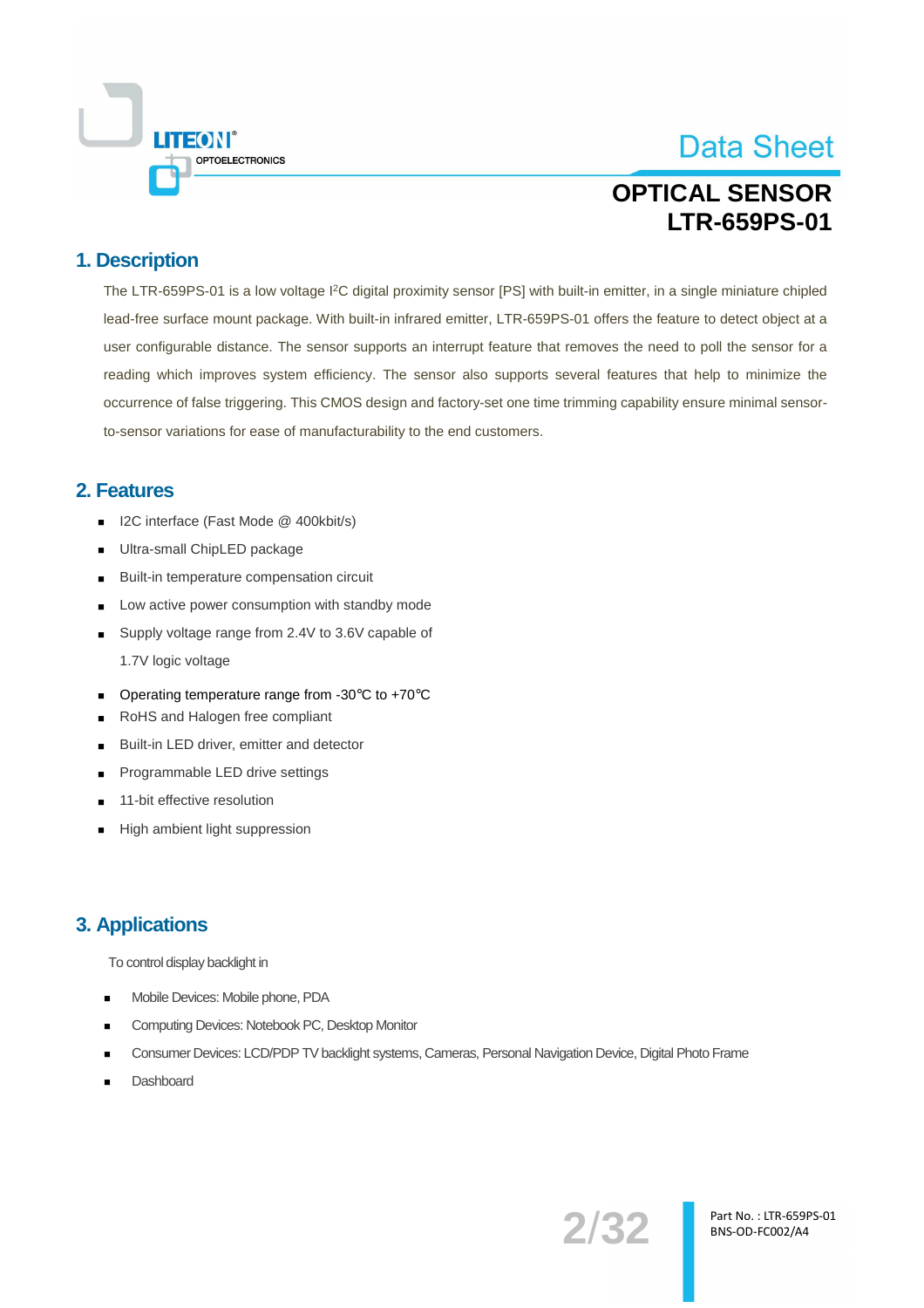

## **OPTICAL SENSOR LTR-659PS-01**

## 4. Ordering Information

| <b>Part Number</b> | <b>Packaging Type</b> | <b>Package</b>         | <b>Quantity</b> |
|--------------------|-----------------------|------------------------|-----------------|
| LTR-659PS-01       | Tape and Reel         | 8-pins chipled package | 8000            |

## **5. Outline Dimensions**



#### Notes:

1. All dimensions are in millimeters.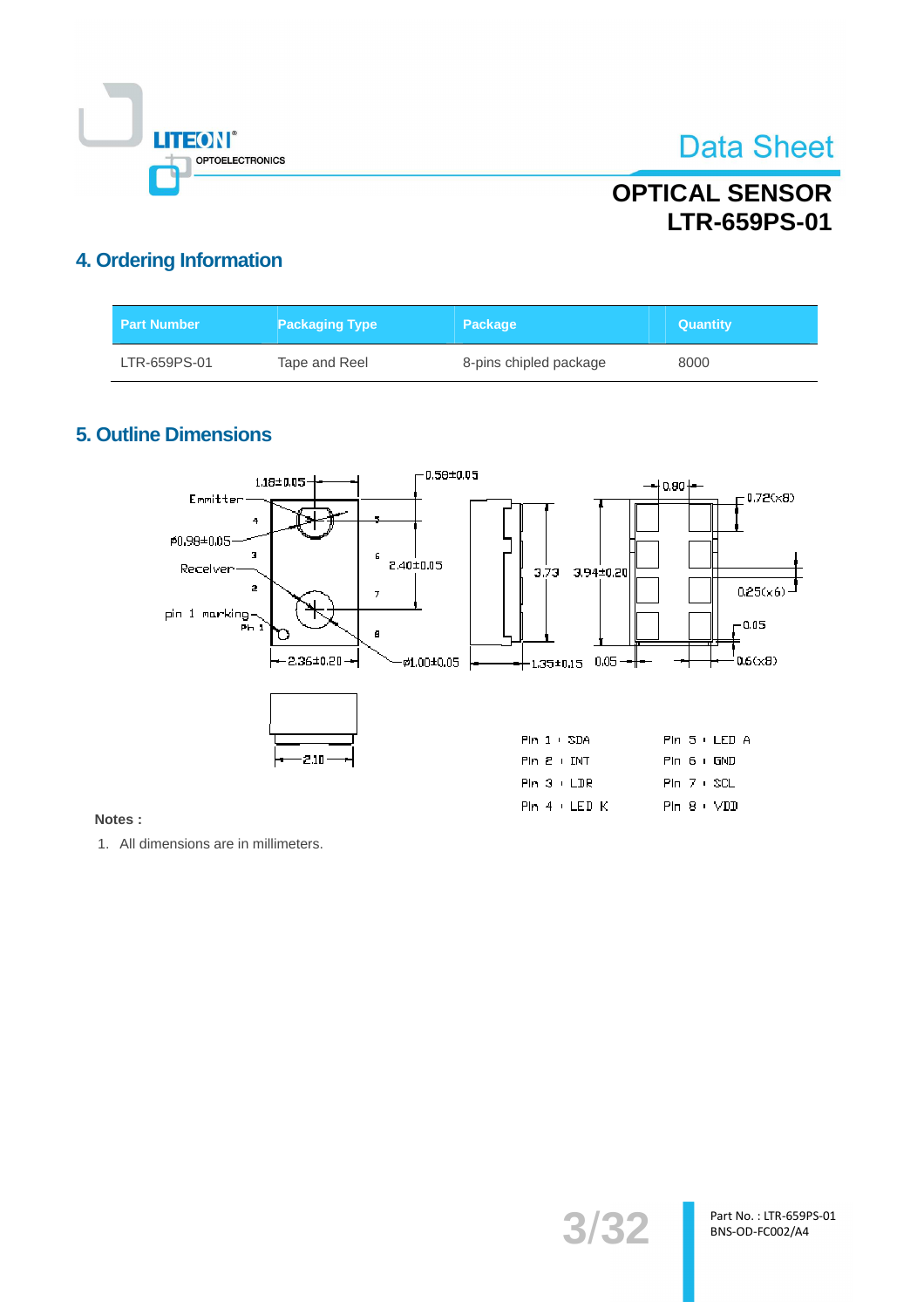

**OPTICAL SENSOR** LTR-659PS-01

## **6. Functional Block Diagram**



## **7. Application Circuit**

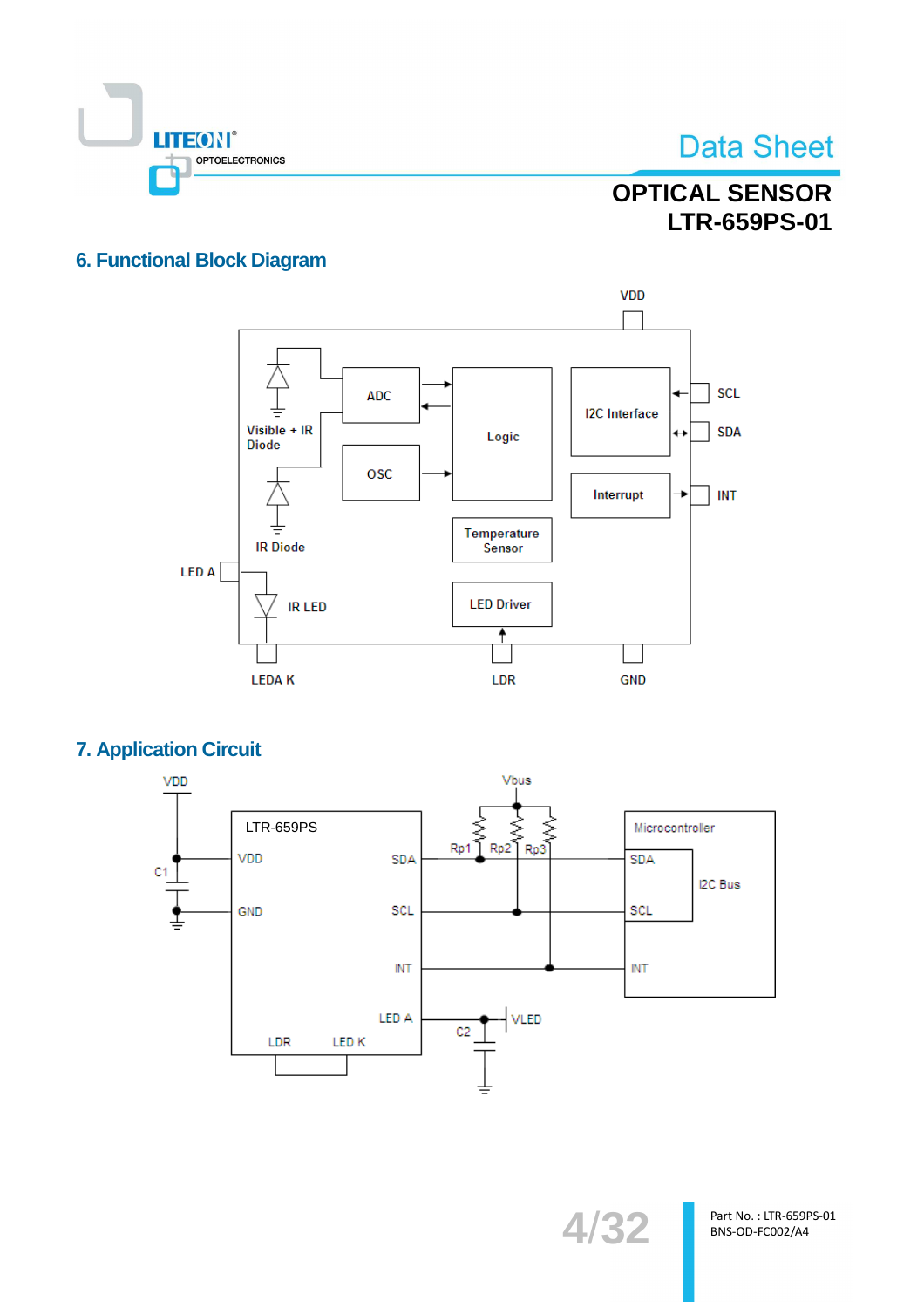

# **OPTICAL SENSOR** LTR-659PS-01

#### **I/O Pins Configuration Table**

| <b>Pin</b>    | I/O Type | <b>Symbol</b> | <b>Description</b>                                                      |
|---------------|----------|---------------|-------------------------------------------------------------------------|
| 1             | 1/O      | <b>SDA</b>    | I <sup>2</sup> C serial data. This pin is an open drain input / output. |
| $\mathcal{P}$ | O        | <b>INT</b>    | Level Interrupt Pin. This pin is an open drain output.                  |
| 3             |          | LDR.          | LED Driver for proximity emitter. This pin is an open drain input.      |
| 4             | $\Omega$ | LED K         | LED Cathode. Connect to LDR pin if using internal LED driver circuit.   |
| 5             |          | LED A         | LED Anode. Connect to VDD or VBAT on PCB                                |
| 6             |          | <b>GND</b>    | Ground                                                                  |
|               |          | <b>SCL</b>    | I <sup>2</sup> C serial clock. This pin is an open drain input.         |
| 8             |          | <b>VDD</b>    | Power Supply Voltage                                                    |



#### **Recommended Application Circuit Components**

| <b>Component</b>                | <b>Recommended Value</b>      |
|---------------------------------|-------------------------------|
| Rp1, Rp2, Rp3 [1]               | 1 k $\Omega$ to 10 k $\Omega$ |
| C <sub>1</sub> , C <sub>2</sub> | 1uF $\pm$ 20%, X7R Ceramic    |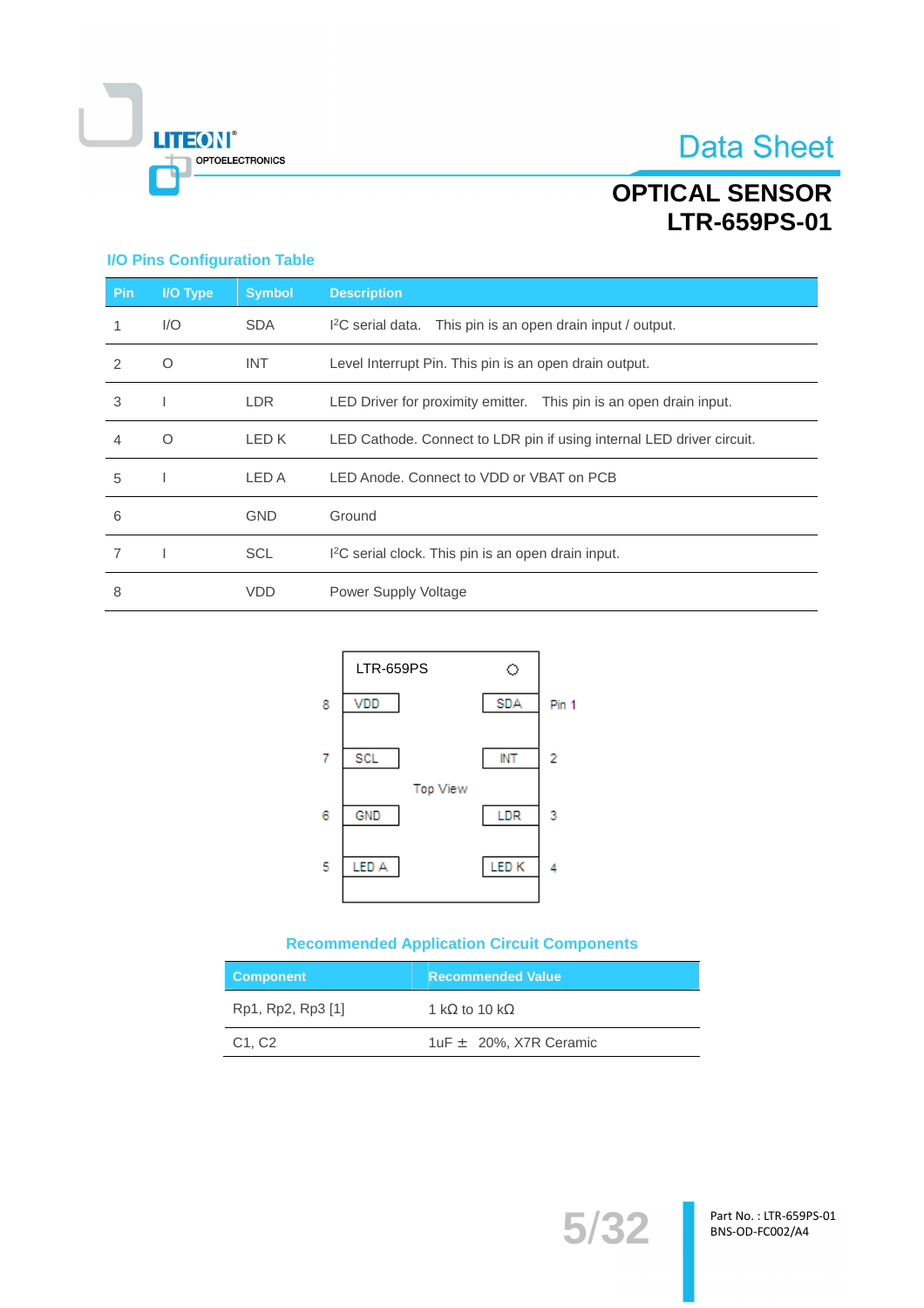

## **OPTICAL SENSOR LTR-659PS-01**

## **8. Ratings and Specifications**

#### Absolute Maximum Ratings at Ta = 25°C

| <b>Parameter</b>                                                            | <b>Symbol</b>               | <b>Rating</b>   | <b>Unit</b> |
|-----------------------------------------------------------------------------|-----------------------------|-----------------|-------------|
| Supply Voltage                                                              | <b>VDD</b>                  | 3.8             | V           |
| Digital Voltage Range                                                       | SCL, SDA, INT               | $-0.5$ to $3.8$ | V           |
| <b>Digital Output Current</b>                                               | SCL, SDA, INT               | $-1$ to 20      | mA          |
| Storage Temperature                                                         | $\mathsf{T}_{\mathsf{std}}$ | $-40$ to $100$  | $^{\circ}C$ |
| <b>Electrostatic Discharge Protection</b><br>(Human Body Model JESD22-A114) | V <sub>HBM</sub>            | 2000            | V           |
| Electrostatic Discharge Protection<br>(Charge Device Model)                 | V <sub>CDM</sub>            | 500             | V           |

Note: Exceeding these ratings could cause damage to the sensor. All voltages are with respect to ground. Currents are positive into, negative out of the specified terminal.

#### **Recommended Operating Conditions**

| <b>Description</b>                 | <b>Symbol</b>               | Min.  | Typ. | Max. | <b>Unit</b> |
|------------------------------------|-----------------------------|-------|------|------|-------------|
| Supply Voltage                     | <b>VDD</b>                  | 2.4   |      | 3.6  | V           |
| <b>LED Supply Voltage</b>          | <b>VLED</b>                 | 2.5   |      | 4.35 |             |
| Interface Bus Power Supply Voltage | Vıo                         | 1.7   |      | 3.6  |             |
| <b>Operating Temperature</b>       | $\mathsf{T}_{\mathsf{one}}$ | $-30$ |      | 70   | $^{\circ}C$ |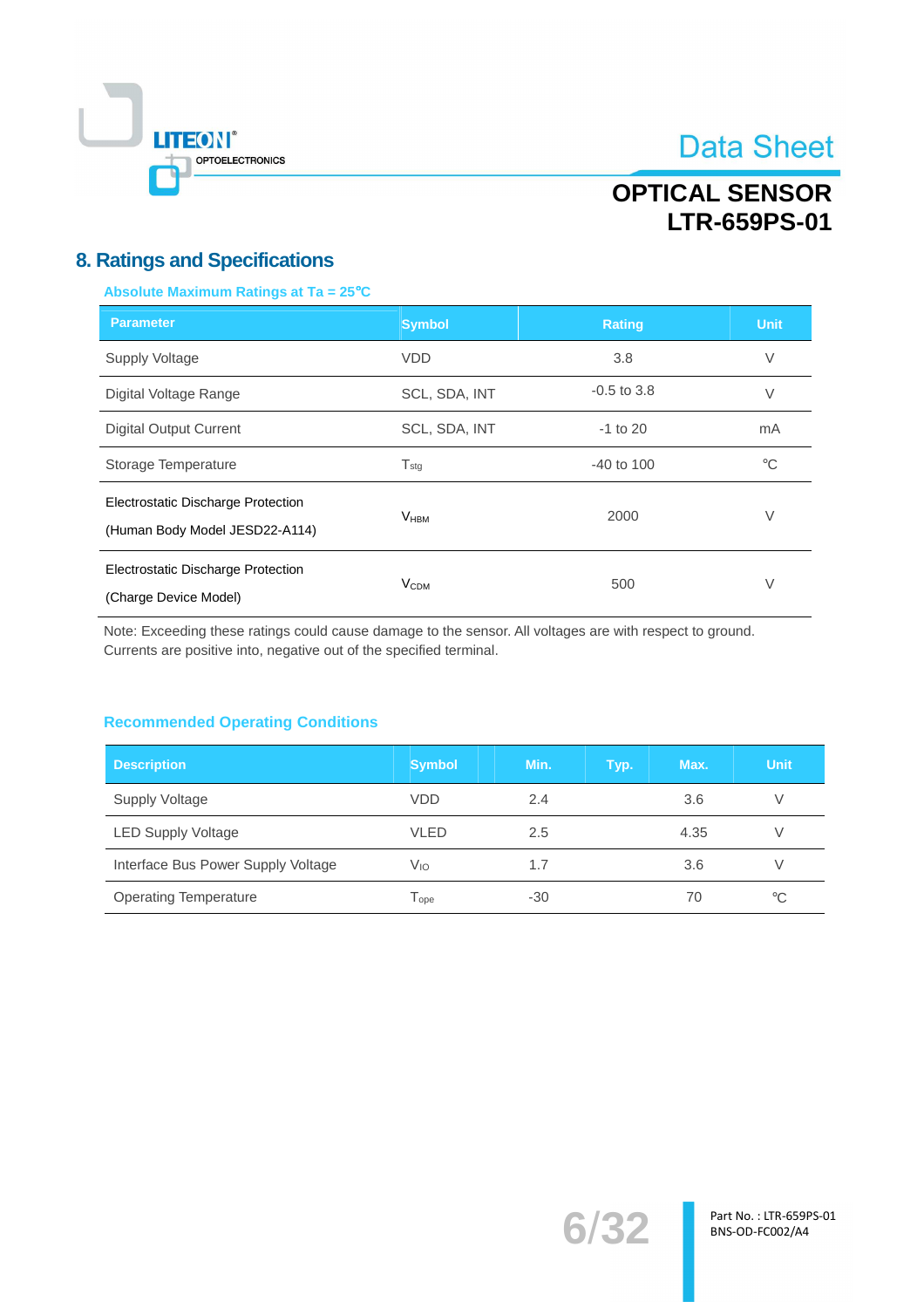

## **OPTICAL SENSOR** LTR-659PS-01

## **Electrical & Optical Specifications**

| All specifications are at VDD = $3.0V$ , $T_{ope} = 25^{\circ}C$ , unless otherwise noted. |  |  |  |  |  |
|--------------------------------------------------------------------------------------------|--|--|--|--|--|
|--------------------------------------------------------------------------------------------|--|--|--|--|--|

| <b>Parameter</b>             | Min. | Typ. | Max. | Unit | <b>Condition</b>                     |
|------------------------------|------|------|------|------|--------------------------------------|
| <b>Active Supply Current</b> |      |      | 250  | uA   | Active Mode, $T_{ope} = 25^{\circ}C$ |
| <b>Standby Current</b>       |      |      | 5    | uA   | Standby / Sleep Mode                 |
| Initial Startup Time         | 60   | 100  | 1000 | ms   | (Note 1)                             |
| Wakeup Time from Standby     |      |      | 10   | ms   | (Note 1)                             |
| Leakage Current              | -5   |      | 5    | uA   | SDA, SCL, INT pins                   |

#### **Proximity Sensor**

| <b>Parameter</b>            | Min.            | Typ. | Max.            | <b>Unit</b>   | <b>Condition</b>                  |
|-----------------------------|-----------------|------|-----------------|---------------|-----------------------------------|
| <b>Full Scale ADC Count</b> |                 |      | 2047            | count         |                                   |
| <b>Peak Sensitivity</b>     | 840             | 855  | 870             | nm            |                                   |
| Detection Distance          | 20              |      |                 | mm            | 100mA, 4 pulses, 18% Gray<br>Card |
| Ambient Light Suppression   |                 |      | 50 <sub>k</sub> | lux           | Direct sunlight                   |
| <b>LED Pulse Count</b>      | 1               |      | 15              | pulses        |                                   |
| <b>LED Pulse Frequency</b>  | 30 <sub>k</sub> |      | 100k            | Hz            | Increment of 10k Hz               |
| <b>LED Duty Cycle</b>       | 25              |      | 100             | $\frac{0}{0}$ | Increment of 25%                  |
| <b>LED Peak Current</b>     |                 | 5    |                 | mA            | LED Peak Current = $000$          |
|                             |                 | 10   |                 | mA            | LED Peak Current = $001$          |
|                             |                 | 20   |                 | mA            | LED Peak Current = $010$          |
|                             |                 | 50   |                 | mA            | LED Peak Current = $011$          |
|                             |                 | 100  |                 | mA            | LED Peak Current = $1XX$          |
| Optical Rise / Fall Time    | 100             |      |                 | ns            |                                   |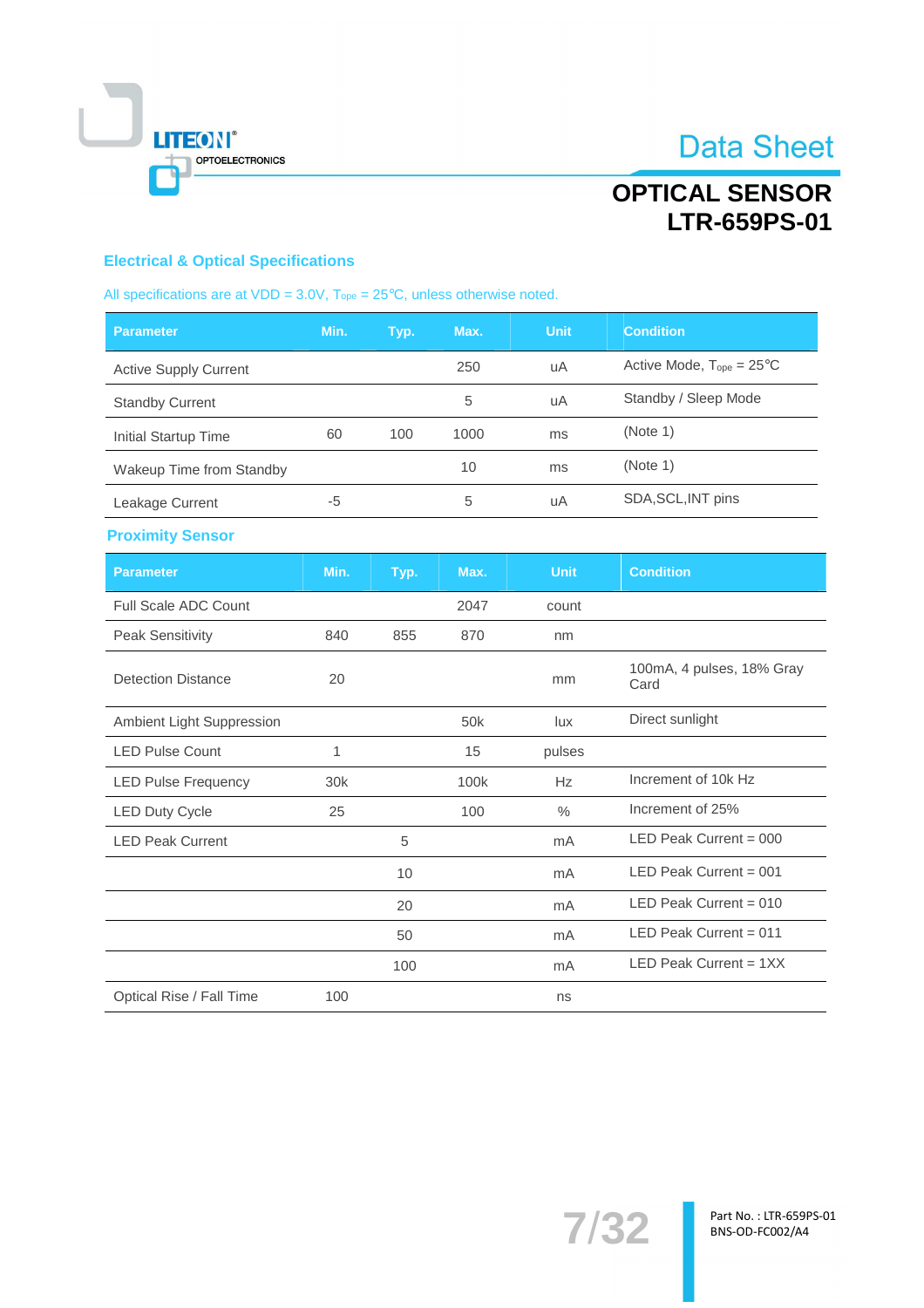

## **OPTICAL SENSOR LTR-659PS-01**

#### Notes:

1. Startup Sequence



Sensor is Active and starts measurement

#### **LUX Formula**

Refer to Appendix A

#### **AC Electrical Characteristics**

All specifications are at VBus =  $1.8V$ ,  $T_{ope} = 25°C$ , unless otherwise noted.

| <b>Parameter</b>                                                                               | <b>Symbol</b>                         | Min. | Max. | <b>Unit</b> |
|------------------------------------------------------------------------------------------------|---------------------------------------|------|------|-------------|
| <b>SCL</b> clock frequency                                                                     | $f_{\rm SCL}$                         | 1    | 400  | kHz         |
| Bus free time between a STOP and START condition                                               | $t_{\mathit{BUF}}$                    | 1.3  |      | <b>us</b>   |
| Hold time (repeated) START condition. After this period, the first<br>clock pulse is generated | $t_{HD;STA}$                          | 0.6  |      | <b>us</b>   |
| LOW period of the SCL clock                                                                    | $t_{LOW}$                             | 1.3  |      | <b>us</b>   |
| HIGH period of the SCL clock                                                                   | $t$ <sub>HIGH</sub>                   | 0.6  |      | <b>US</b>   |
| Set-up time for a repeated START condition                                                     | $t_{\mathit{SU} \, ;\! \mathit{STA}}$ | 0.6  |      | <b>US</b>   |
| Set-up time for STOP condition                                                                 | $t_{SU;STO}$                          | 0.6  |      | <b>US</b>   |
| Rise time of both SDA and SCL signals                                                          | $t_{r}$                               | 30   | 300  | ns          |
| Fall time of both SDA and SCL signals                                                          | $t_f$                                 | 30   | 300  | ns          |
| Data hold time                                                                                 | $t_{HD;DAT}$                          | 0.3  | 0.9  | <b>us</b>   |
| Data setup time                                                                                | $t_{SU;DAT}$                          | 100  |      | ns          |
| Pulse width of spikes which must be suppressed by the input<br>filter                          | $t_{SP}$                              | 0    | 50   | ns          |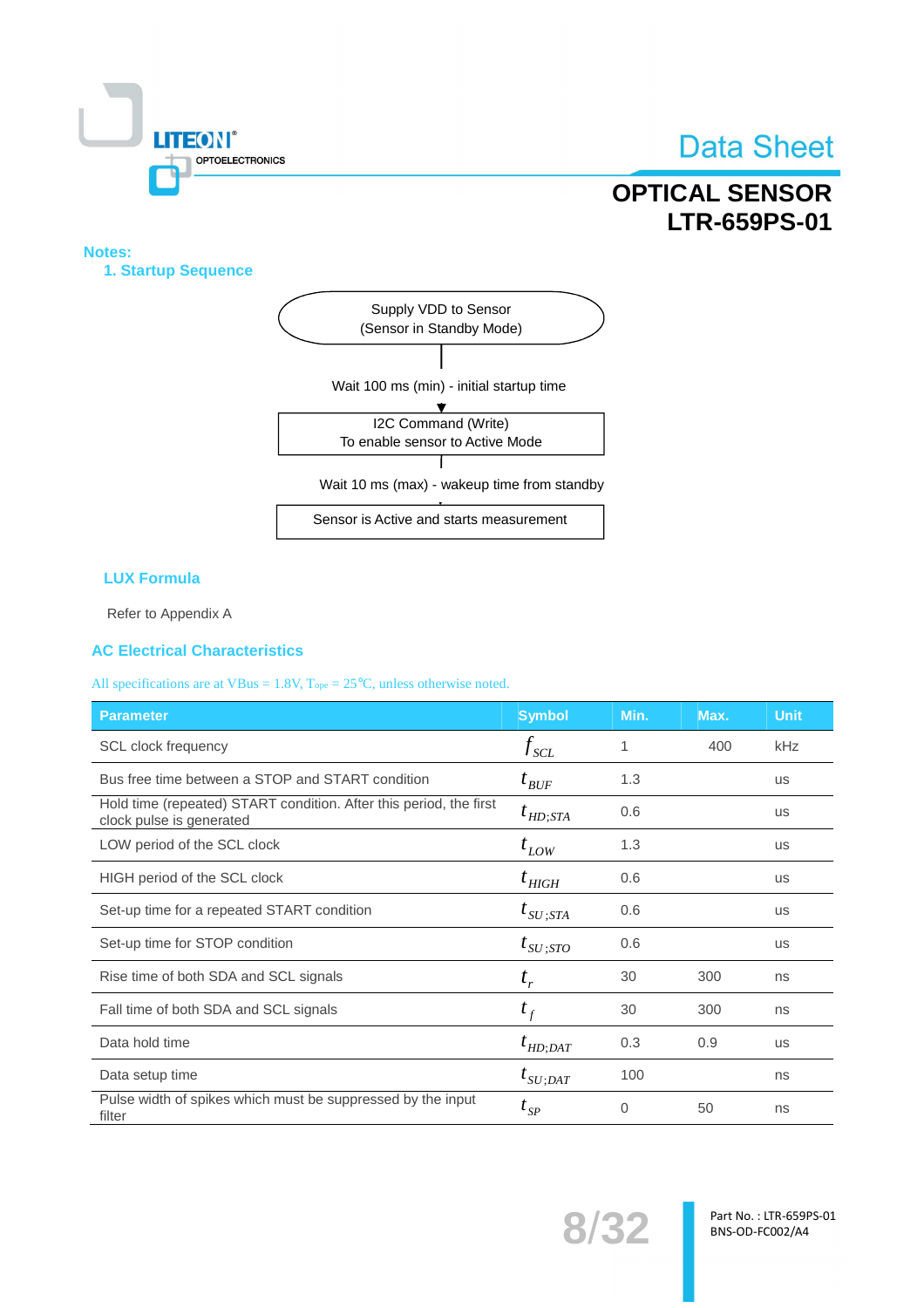

## **OPTICAL SENSOR LTR-659PS-01**



Definition of timing for I<sup>2</sup>C bus

## 9. Principles of Operation

#### **I<sup>2</sup>C Protocols**

· I<sup>2</sup>C Write Protocol (type 1):



· I<sup>2</sup>C Write Protocol (type 2):

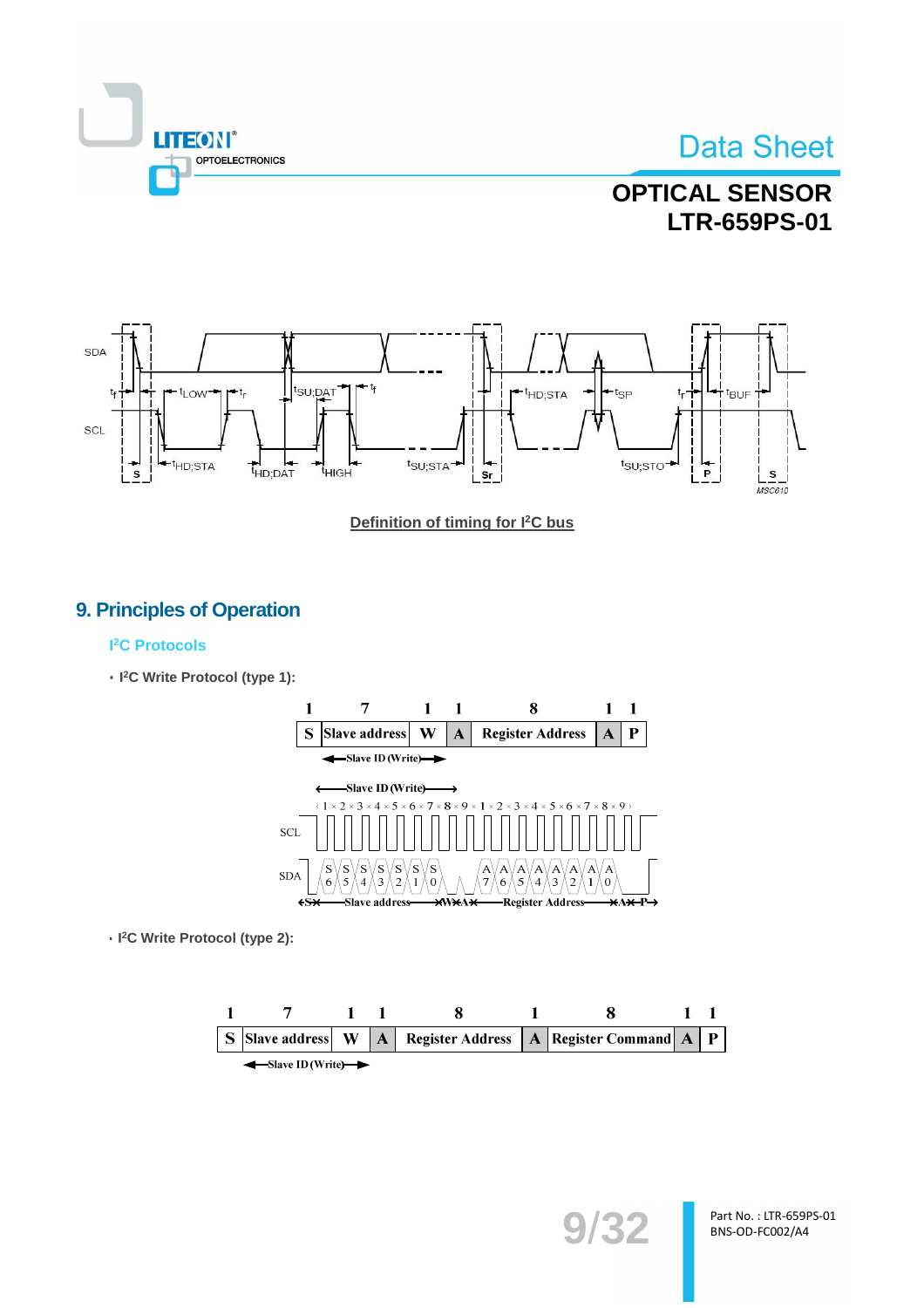

A Acknowledge (0 for an ACK)  $\mathsf{N}$ Non-Acknowledge(1 for an NACK) Sr **Repeated Start condition** 

 $\mathbf s$ Start condition

1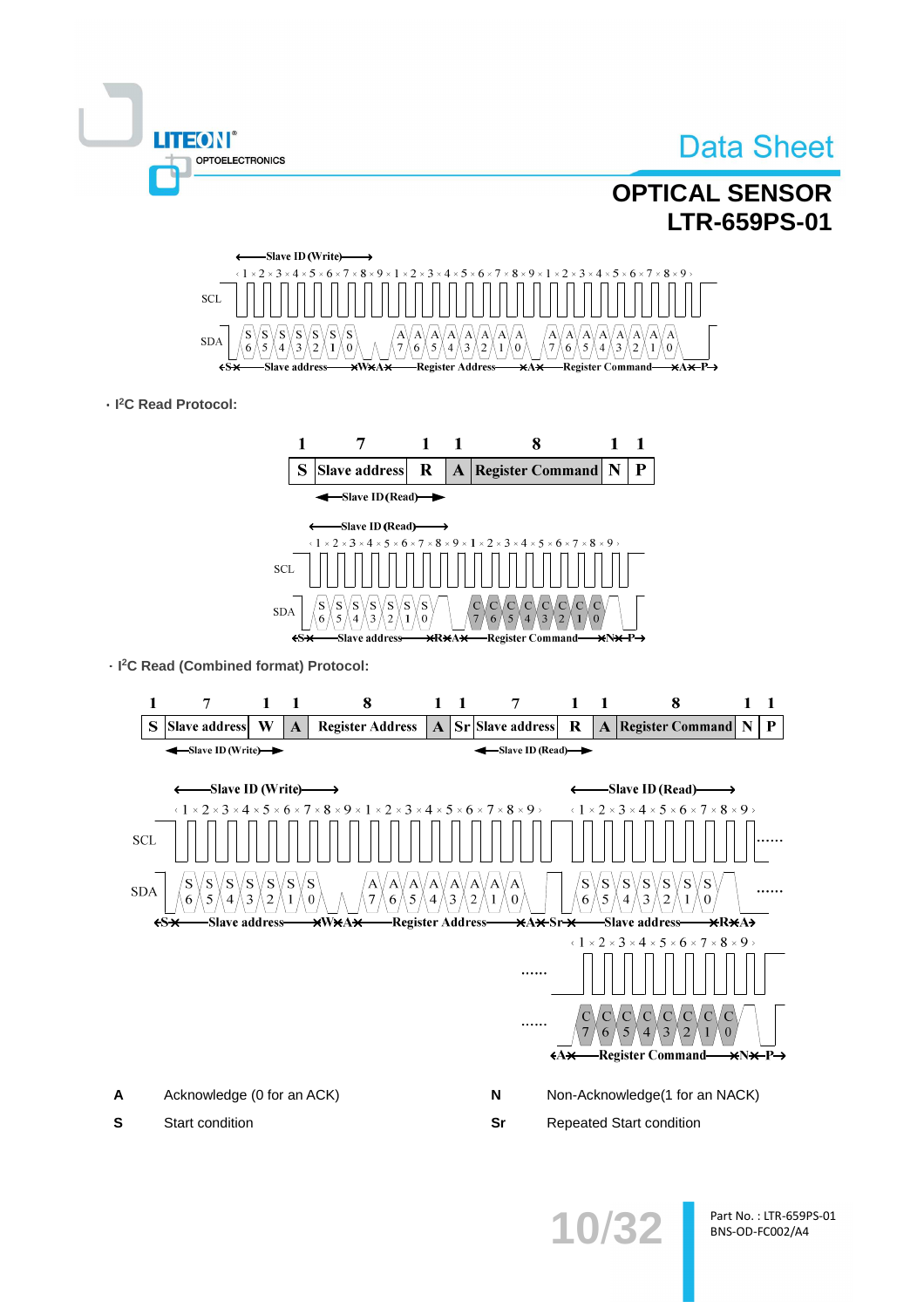|   | <b>LITEON®</b><br><b>OPTOELECTRONICS</b> |   | Data Sheet                                   |
|---|------------------------------------------|---|----------------------------------------------|
|   |                                          |   | <b>OPTICAL SENSOR</b><br><b>LTR-659PS-01</b> |
| P | Stop condition                           |   |                                              |
| W | Write (0 for writing)                    | R | Read (1 for read)                            |
|   | Slave-to-master                          |   | Master-to-Slave                              |
|   |                                          |   |                                              |

#### I<sup>2</sup>C Slave Address

 $\overline{\mathbb{I}}$ 

The 7 bits slave address for this sensor is 0x23H. A read/write bit should be appended to the slave address by the master device to properly communicate with the sensor.

| <b>I<sup>2</sup>C Slave Address</b> |         |                  |                  |      |                  |                  |      |             |       |
|-------------------------------------|---------|------------------|------------------|------|------------------|------------------|------|-------------|-------|
| <b>Command</b>                      | (0x23H) |                  |                  |      |                  |                  |      |             |       |
| <b>Type</b>                         | Bit7    | Bit <sub>6</sub> | Bit <sub>5</sub> | Bit4 | Bit <sub>3</sub> | Bit <sub>2</sub> | Bit1 | <b>Bit0</b> | value |
| <b>Write</b>                        | 0       |                  | 0                | 0    | 0                |                  |      | 0           | 0x46H |
| <b>Read</b>                         | 0       |                  | 0                | 0    |                  |                  |      |             | 0x47H |

### **Register Set**

| <b>Address</b> | R / W | <b>Register Name</b> | <b>Description</b>                       | <b>Reset Value</b> |
|----------------|-------|----------------------|------------------------------------------|--------------------|
| 0x80           | R/W   | SW_RESET             | SW reset                                 | 0x00               |
| 0x81           | R/W   | PS_CONTR             | PS operation mode control                | 0x00               |
| 0x82           | R/W   | PS_LED               | PS LED setting                           | 0x7F               |
| 0x83           | R/W   | PS_N_PULSES          | PS number of pulses                      | 0x01               |
| 0x84           | R/W   | PS_MEAS_RATE         | PS measurement rate in active mode       | 0x02               |
| 0x85           | R/W   | <b>RESERVED</b>      | Reserved                                 | 0x03               |
| 0x86           | R.    | PART_ID              | Part Number ID and Revision ID           | 0x92               |
| 0x87           | R.    | MANUFAC_ID           | Manufacturer ID                          | 0x05               |
| 0x88           | R.    | <b>RESERVED</b>      | Reserved                                 | 0x00               |
| 0x89           | R.    | <b>RESERVED</b>      | Reserved                                 | 0x00               |
| 0x8A           | R     | <b>RESERVED</b>      | Reserved                                 | 0x00               |
| 0x8B           | R     | <b>RESERVED</b>      | Reserved                                 | 0x00               |
| 0x8C           | R     | PS_STATUS            | PS new data status                       | 0x00               |
| 0x8D           | R.    | PS_DATA_0            | PS measurement data, lower byte          | 0x00               |
| 0x8E           | R.    | PS_DATA_1            | PS measurement data, upper byte          | 0x00               |
| 0x8F           | R/W   | <b>INTERRUPT</b>     | Interrupt settings                       | 0x00               |
| 0x90           | R/W   | PS_THRES_UP_0        | PS interrupt upper threshold, lower byte | 0xFF               |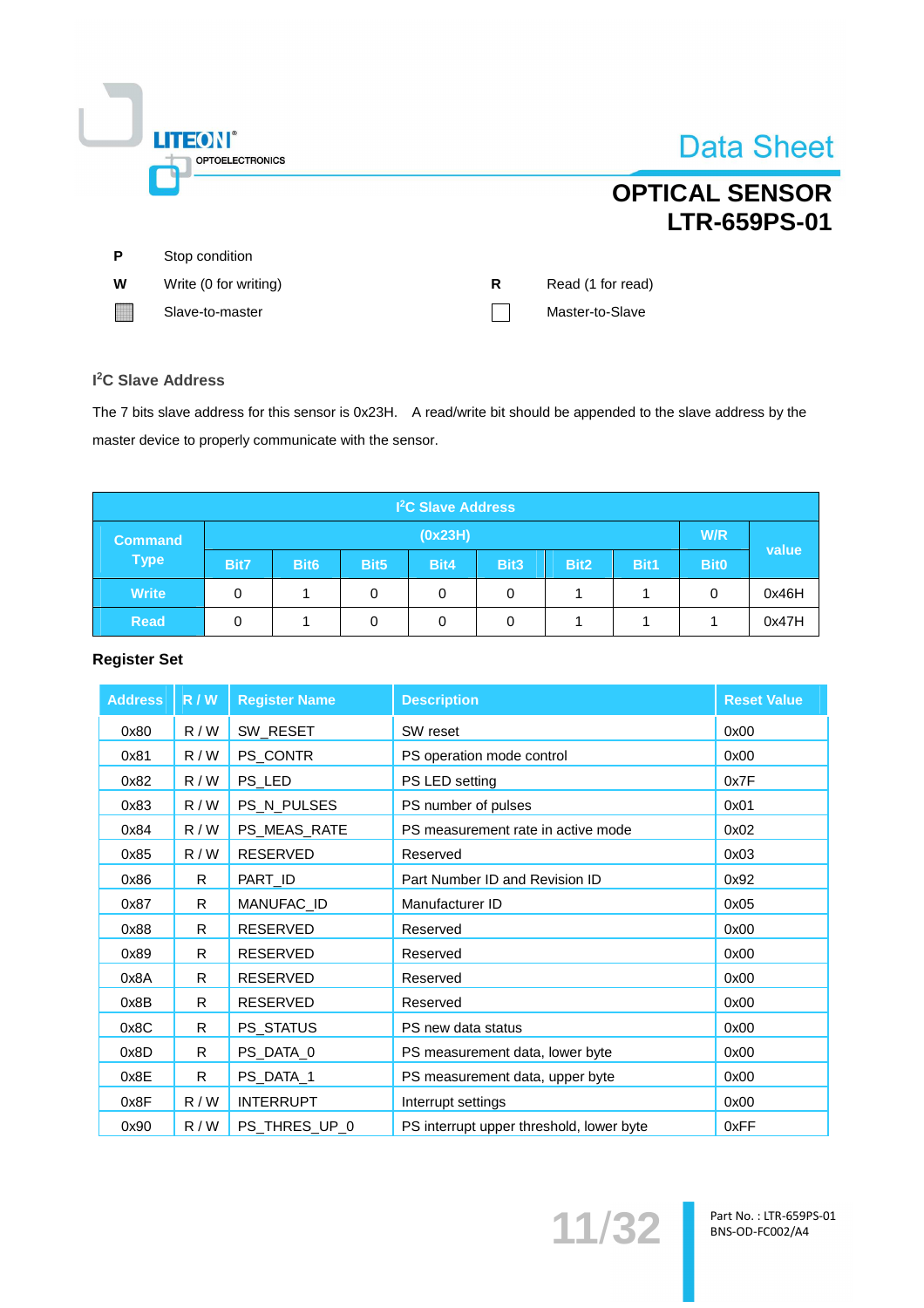**OPTICAL SENSOR LTR-659PS-01** 

| 0x91 | R/W | PS THRES UP 1            | PS interrupt upper threshold, upper byte | 0x07 |
|------|-----|--------------------------|------------------------------------------|------|
| 0x92 | R/W | PS_THRES_LOW_0           | PS interrupt lower threshold, lower byte | 0x00 |
| 0x93 | R/W | PS THRES LOW 1           | PS interrupt lower threshold, upper byte | 0x00 |
| 0x94 | R/W | PS_OFFSET_1              | PS offset, upper byte                    | 0x00 |
| 0x95 | R/W | PS_OFFSET_0              | PS offset, lower byte                    | 0x00 |
| 0x97 | R/W | <b>RESERVED</b>          | Reserved                                 | 0xFF |
| 0x98 | R/W | <b>RESERVED</b>          | Reserved                                 | 0xFF |
| 0x99 | R/W | <b>RESERVED</b>          | Reserved                                 | 0x00 |
| 0x9A | R/W | <b>RESERVED</b>          | Reserved                                 | 0x00 |
| 0x9E | R/W | <b>INTERRUPT PERSIST</b> | PS Interrupt persist setting             | 0x00 |

#### Notes:

 $\mathbb{L}$ 

LITEON®

OPTOELECTRONICS

When reading PS data registers, read sequence should always be from lower address to higher address (i.e. read  $1)$ 0x8D first, then read 0x8E).

- 2) When setting of INTERRUPT register (address 0x8F) is necessary, it should be done BEFORE the device is in Active mode.
- 3) Reserved registers should not be written with any value other than its default value.

#### SW\_RESET Register (0x80)

The SW\_RESET register controls the software (SW) reset for the sensor.

| 0x80 |    | $SW\_RESET$ (default = $0x00$ ) |                |           |                |                |                |                |  |  |  |
|------|----|---------------------------------|----------------|-----------|----------------|----------------|----------------|----------------|--|--|--|
|      | B7 | B <sub>6</sub>                  | B <sub>5</sub> | <b>B4</b> | B <sub>3</sub> | B <sub>2</sub> | B <sub>1</sub> | B <sub>0</sub> |  |  |  |
|      |    |                                 | SW Reset       | Reserved  |                |                |                |                |  |  |  |

| <b>Field</b> | <b>Bits</b> | Default        | <b>Type</b> | <b>Description</b> |                                                                                     |  |
|--------------|-------------|----------------|-------------|--------------------|-------------------------------------------------------------------------------------|--|
| Reserved     | 7:2         | 000000         | $- -$       | --                 | $- -$                                                                               |  |
|              |             | $\overline{0}$ | <b>RW</b>   | 0                  | Initial start-up procedure is NOT started (default)                                 |  |
| SW reset     |             |                |             | 1                  | Initial start-up procedure is started, bit has default<br>value of 0 after start-up |  |
| Reserved     | 0           | $\Omega$       | <b>RW</b>   | $\overline{0}$     | Reserved                                                                            |  |

12/32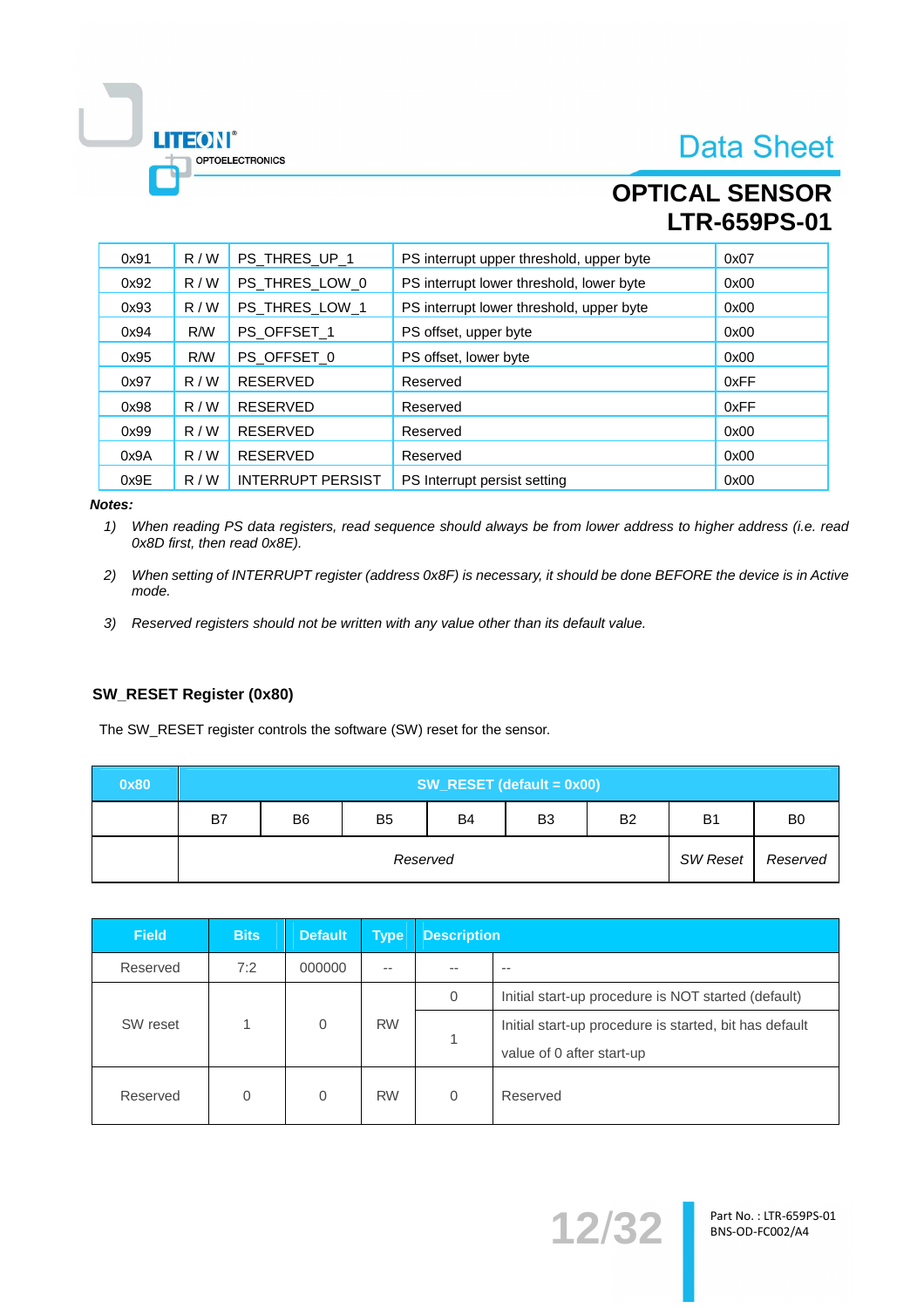

# **OPTICAL SENSOR LTR-659PS-01**

#### PS\_CONTR Register (0x81)

The PS\_CONTR register controls the PS operation modes. The PS sensor can be set to either standby mode or active mode. At either of these modes, the <sup>12</sup>C circuitry is always active. The default mode after power up is standby mode. During standby mode, there is no PS measurement performed but I<sup>2</sup>C communication is allowed to enable read/write to all the registers. PS Gain controls the gain setting for the PS sensor. PS Saturation Indicator Enable bit is used for enabling the saturation indicator in Bit 7 of PS\_DATA register (0x8E).

| 0x81                    |                |                |                                         |                          | PS_CONTR (default = 0x00) |                              |           |                |  |
|-------------------------|----------------|----------------|-----------------------------------------|--------------------------|---------------------------|------------------------------|-----------|----------------|--|
|                         | <b>B7</b>      | <b>B6</b>      | <b>B5</b>                               | <b>B4</b>                | <b>B3</b>                 | <b>B2</b>                    | <b>B1</b> | B <sub>0</sub> |  |
|                         |                | Reserved       | PS<br>Saturation<br>Indicator<br>Enable | Reserved                 |                           | PS Gain                      |           | PS Mode        |  |
| <b>Field</b>            | <b>Bits</b>    | <b>Default</b> | <b>Type</b>                             | <b>Description</b>       |                           |                              |           |                |  |
| Reserved                | 7:6            | $00\,$         | $\overline{\phantom{a}}$                | $\overline{\phantom{a}}$ | Must be 0                 |                              |           |                |  |
| <b>PS</b><br>Saturation |                |                |                                         | $\mathbf{0}$             |                           | Saturation indicator disable |           |                |  |
| Indicator<br>Enable     | 5              | $\mathbf{0}$   | R/W                                     | 1                        |                           | Saturation indicator enable  |           |                |  |
| Reserved                | $\overline{4}$ | $\mathbf 0$    | $\overline{\phantom{a}}$                | $\overline{\phantom{a}}$ | Must be 0                 |                              |           |                |  |
|                         |                |                |                                         | $00\,$                   | X16 (default)             |                              |           |                |  |
| PS Gain                 | 3:2            | $00\,$         | <b>RW</b>                               | 10                       | X32                       |                              |           |                |  |
|                         |                |                |                                         | X1                       | X64                       |                              |           |                |  |
|                         |                |                |                                         | $00\,$                   |                           |                              |           |                |  |
|                         |                |                |                                         | 01                       |                           | Stand-by mode (default)      |           |                |  |
|                         | 1:0<br>PS Mode | 00             | <b>RW</b>                               | 10                       |                           |                              |           |                |  |
|                         |                |                |                                         | 11                       |                           | Active mode                  |           |                |  |

13/32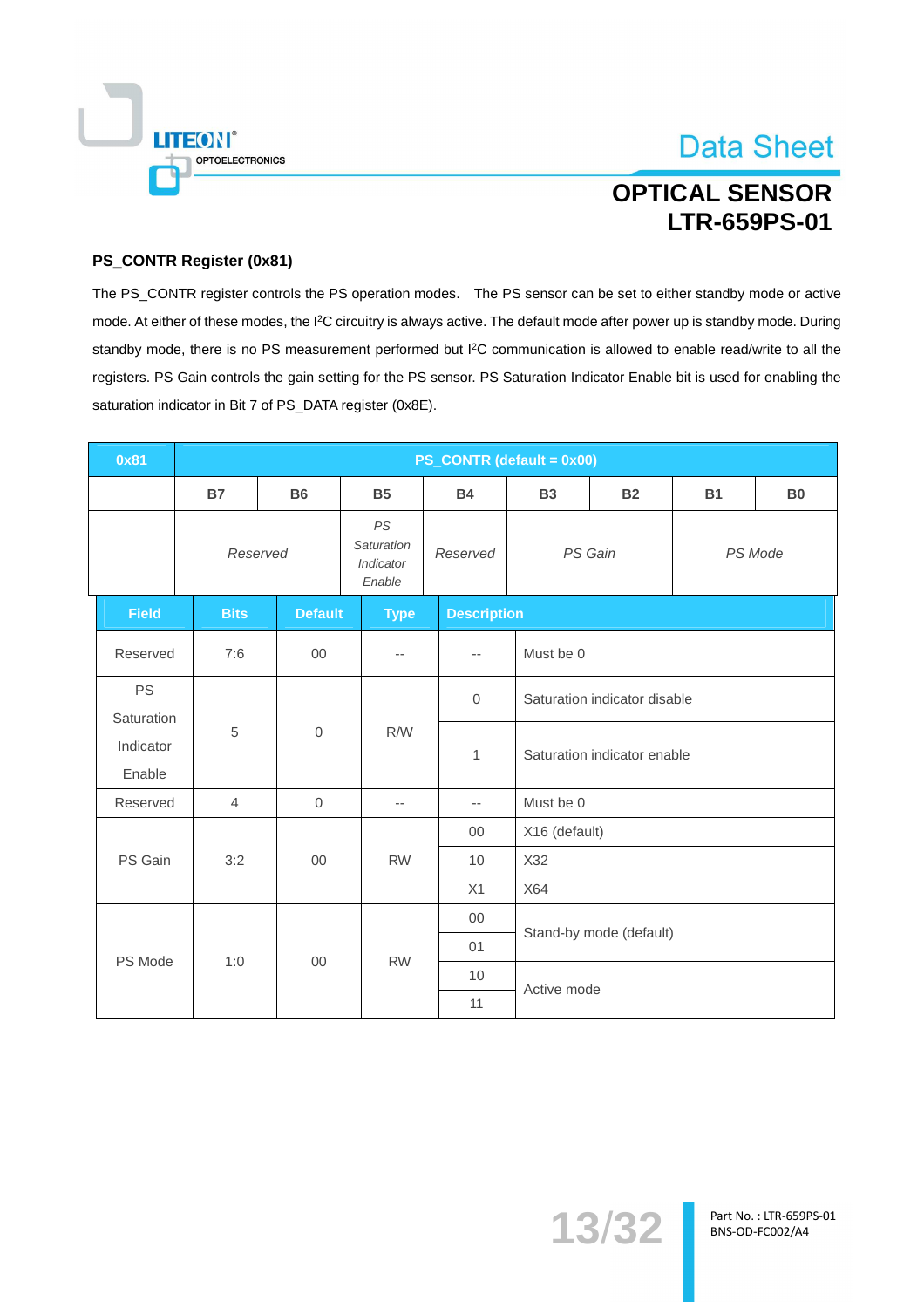

**Data Sheet** 

## PS\_LED Register (0x82)

The PS\_LED register controls the LED pulse modulation frequency, LED current duty cycle and LED peak current.

| 0x82 |                            | $PS$ <sub>LED</sub> (default = $0x7F$ ) |           |           |                       |                |                         |                |  |  |
|------|----------------------------|-----------------------------------------|-----------|-----------|-----------------------|----------------|-------------------------|----------------|--|--|
|      | <b>B7</b>                  | <b>B6</b>                               | <b>B5</b> | <b>B4</b> | <b>B3</b>             | B <sub>2</sub> | <b>B1</b>               | B <sub>0</sub> |  |  |
|      | <b>LED Pulse Frequency</b> |                                         |           |           | <b>LED Duty Cycle</b> |                | <b>LED Peak Current</b> |                |  |  |

| <b>Field</b>            | <b>Bits</b> | <b>Default</b> | <b>Type</b> | <b>Description</b> |                                            |
|-------------------------|-------------|----------------|-------------|--------------------|--------------------------------------------|
|                         |             |                |             | 000                | LED pulse period = $30kHz$                 |
|                         |             |                |             | 001                | LED pulse period = $40k$ Hz                |
|                         |             |                |             | 010                | LED pulse period = $50kHz$                 |
| LED pulse<br>Modulation | 7:5         | 011            | <b>RW</b>   | 011                | LED pulse period = 60kHz (default)         |
| Frequency               |             |                |             | 100                | LED pulse period = 70kHz                   |
|                         |             |                |             | 101                | LED pulse period = $80kHz$                 |
|                         |             |                |             | 110                | LED pulse period = 90kHz                   |
|                         |             |                |             | 111                | LED pulse period = 100kHz                  |
|                         |             | 11             |             | 00                 | $DUTY = 25%$                               |
| <b>LED Current</b>      | 4:3         |                | <b>RW</b>   | 01                 | $DUTY = 50%$                               |
| <b>DUTY</b>             |             |                |             | 10                 | $DUTY = 75%$                               |
|                         |             |                |             | 11                 | $DUTY = 100\%$ (default)                   |
|                         |             |                |             | 000                | LED pulsed current level $=$ 5mA           |
|                         |             |                |             | 001                | LED pulsed current level = 10mA            |
|                         |             |                |             | 010                | LED pulsed current level = 20mA            |
| <b>LED</b> current      | 2:0         | 111            | <b>RW</b>   | 011                | LED pulsed current level = 50mA            |
|                         |             |                |             | 100                |                                            |
|                         |             |                |             | 101                | LED pulsed current level = 100mA (default) |
|                         |             |                |             | 110                |                                            |
|                         |             |                |             | 111                |                                            |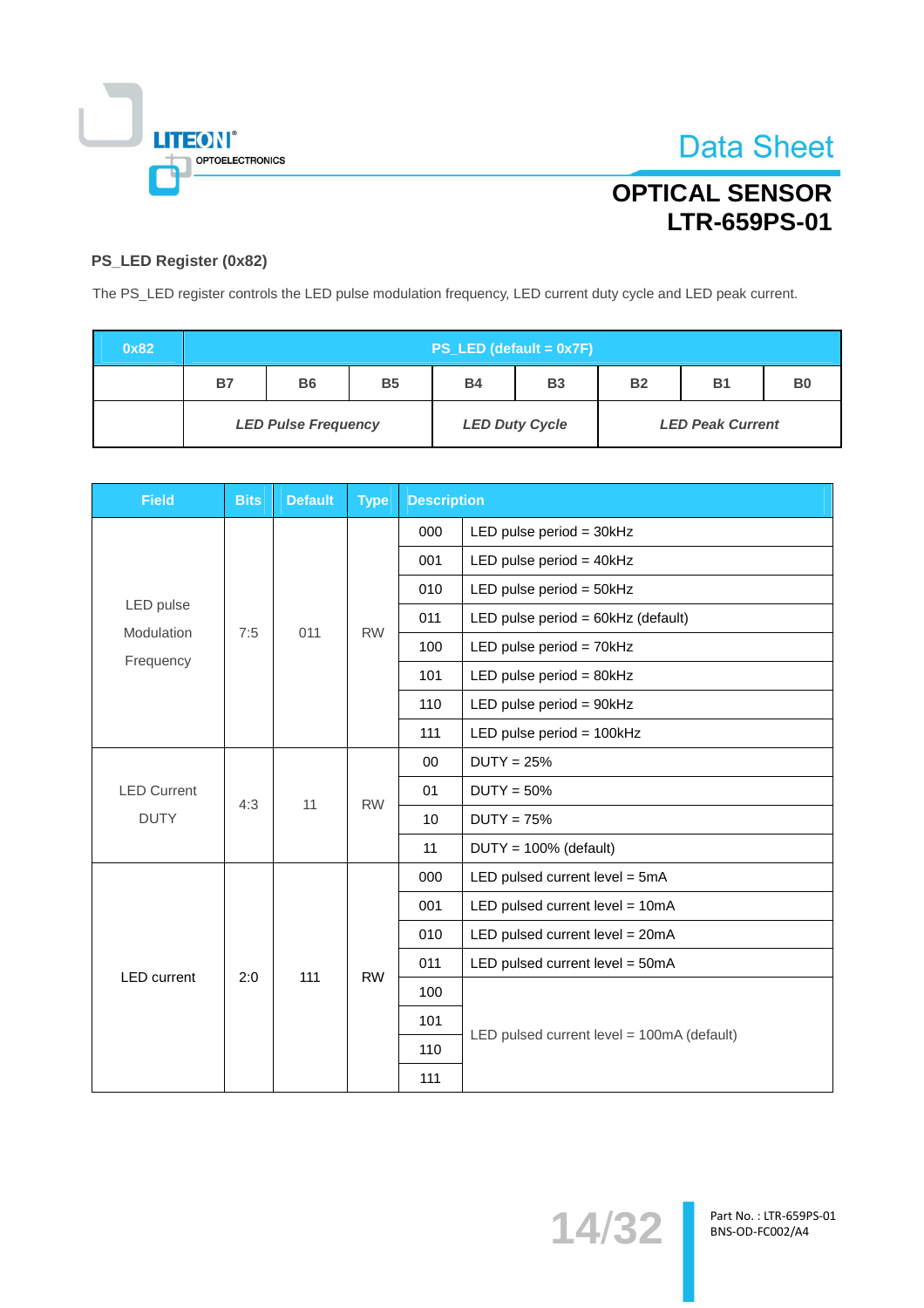

# **OPTICAL SENSOR** LTR-659PS-01

#### PS\_N\_Pulses Register (0x83)

The PS\_N\_Pulses register controls the number of LED pulses to be emitted.

| 0x83 |    | $PS_N_Pules (default = 0x01)$ |                 |           |                        |           |           |                |  |  |
|------|----|-------------------------------|-----------------|-----------|------------------------|-----------|-----------|----------------|--|--|
|      | B7 | <b>B6</b>                     | <b>B5</b>       | <b>B4</b> | <b>B3</b>              | <b>B2</b> | <b>B1</b> | B <sub>0</sub> |  |  |
|      |    |                               | <b>Reserved</b> |           | <b>LED Pulse Count</b> |           |           |                |  |  |

| <b>Field</b> | <b>Bits</b> | <b>Default</b> | <b>Type</b> | <b>Description</b> |                                  |  |  |
|--------------|-------------|----------------|-------------|--------------------|----------------------------------|--|--|
|              |             | 0000           | <b>RW</b>   | 0000 (default)     |                                  |  |  |
|              | 7:4         |                |             |                    | RESERVED (Write only 0000)       |  |  |
|              |             |                |             | 0000               | <b>RESERVED</b>                  |  |  |
|              |             |                |             | 0001               | Number of pulses $= 1$ (default) |  |  |
|              |             |                |             | 0010               | Number of pulses $= 2$           |  |  |
|              |             |                |             | 0011               | Number of pulses $=$ 3           |  |  |
|              | 3:0         |                |             | 0100               | Number of pulses $= 4$           |  |  |
|              |             |                | <b>RW</b>   | 0101               | Number of pulses $= 5$           |  |  |
| PS number of |             |                |             | 0110               | Number of pulses $= 6$           |  |  |
| LED pulses   |             |                |             | 0111               | Number of pulses $= 7$           |  |  |
|              |             | 0001           |             | 1000               | Number of pulses $= 8$           |  |  |
|              |             |                |             | 1001               | Number of pulses $= 9$           |  |  |
|              |             |                |             | 1010               | Number of pulses $= 10$          |  |  |
|              |             |                |             | 1011               | Number of pulses = 11            |  |  |
|              |             |                |             | 1100               | Number of pulses = 12            |  |  |
|              |             |                |             | 1101               | Number of pulses $= 13$          |  |  |
|              |             |                |             | 1110               | Number of pulses $= 14$          |  |  |
|              |             |                |             | 1111               | Number of pulses $= 15$          |  |  |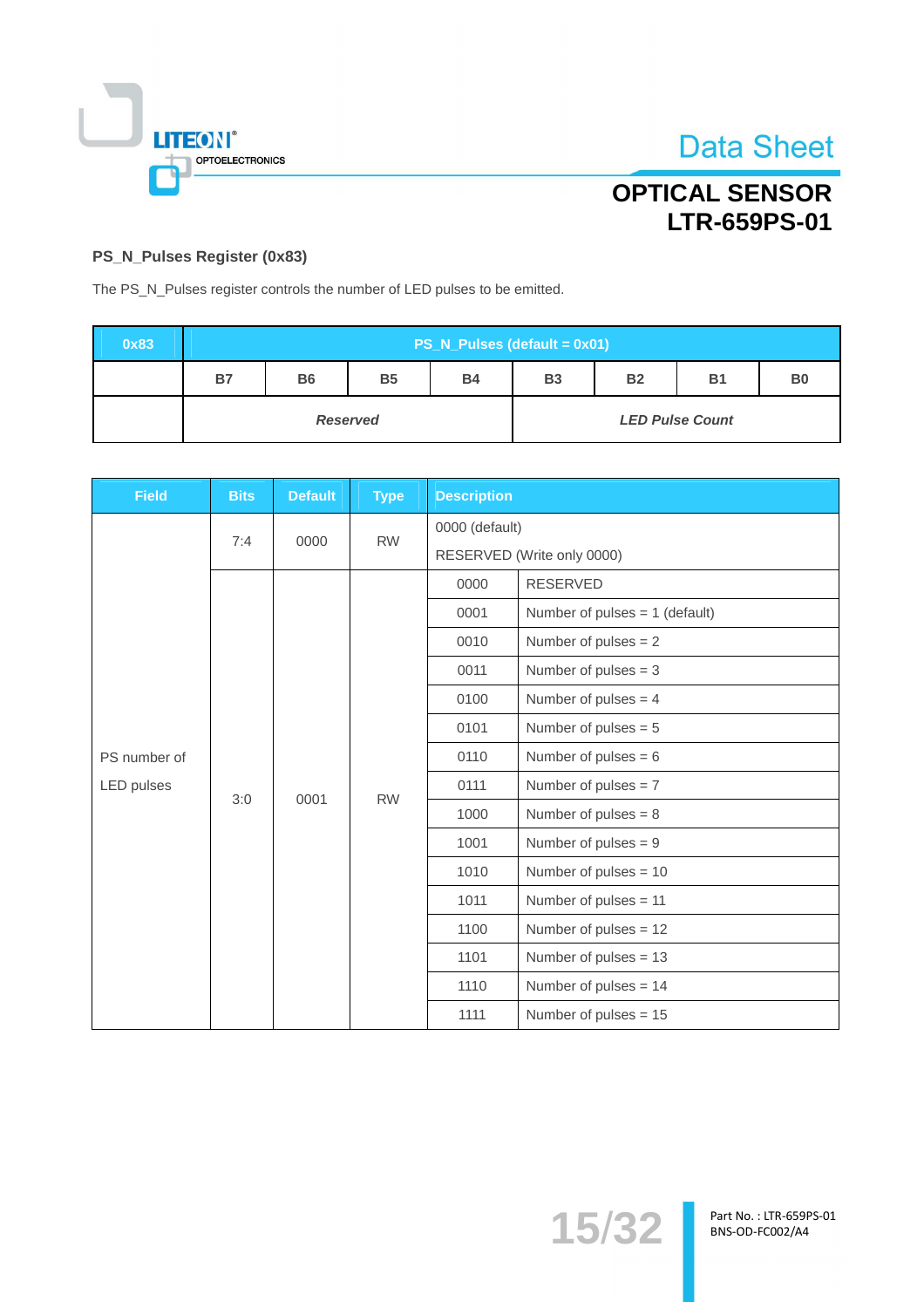

# **OPTICAL SENSOR LTR-659PS-01**

#### PS\_MEAS\_RATE Register (0x84)

The PS\_MEAS\_RATE register controls the timing of the periodic measurements of the PS in active mode. PS Measurement Repeat Rate is the interval between PS\_DATA registers update.

| 0x84 |    | $PS$ _MEAS_RATE (default = 0x02) |                 |           |           |           |                                   |                |  |
|------|----|----------------------------------|-----------------|-----------|-----------|-----------|-----------------------------------|----------------|--|
|      | B7 | <b>B6</b>                        | <b>B5</b>       | <b>B4</b> | <b>B3</b> | <b>B2</b> | <b>B1</b>                         | B <sub>0</sub> |  |
|      |    |                                  | <b>Reserved</b> |           |           |           | <b>PS Measurement Repeat Rate</b> |                |  |

| <b>Field</b> | <b>Bits</b> | <b>Default</b> | <b>Type</b> | <b>Description</b> |                  |  |
|--------------|-------------|----------------|-------------|--------------------|------------------|--|
| Reserved     | 7:4         | 0000           | $-$         | $- -$              | $\sim$ $-$       |  |
|              |             |                |             | 0000               | 50ms             |  |
|              |             |                |             | 0001               | 70ms             |  |
|              |             |                |             | 0010               | 100ms (default)  |  |
| <b>PS</b>    |             |                |             | 0011               | 200ms            |  |
| measurement  | 3:0         | 0010           | <b>RW</b>   | 0100               | 500ms            |  |
| rate         |             |                |             | 0101               | 1000ms           |  |
|              |             |                |             | 0110               | 2000ms           |  |
|              |             |                |             | 0111               |                  |  |
|              |             |                |             | 1XXX               | 10 <sub>ms</sub> |  |

#### PART\_ID Register (0x86) (Read Only)

The PART\_ID register defines the part number and revision identification of the sensor.

| 0x86 |    | <b>PART_ID (default = 0x92)</b> |                       |           |                    |           |           |                |  |  |
|------|----|---------------------------------|-----------------------|-----------|--------------------|-----------|-----------|----------------|--|--|
|      | B7 | <b>B6</b>                       | <b>B5</b>             | <b>B4</b> | <b>B3</b>          | <b>B2</b> | <b>B1</b> | B <sub>0</sub> |  |  |
|      |    |                                 | <b>Part Number ID</b> |           | <b>Revision ID</b> |           |           |                |  |  |

16/32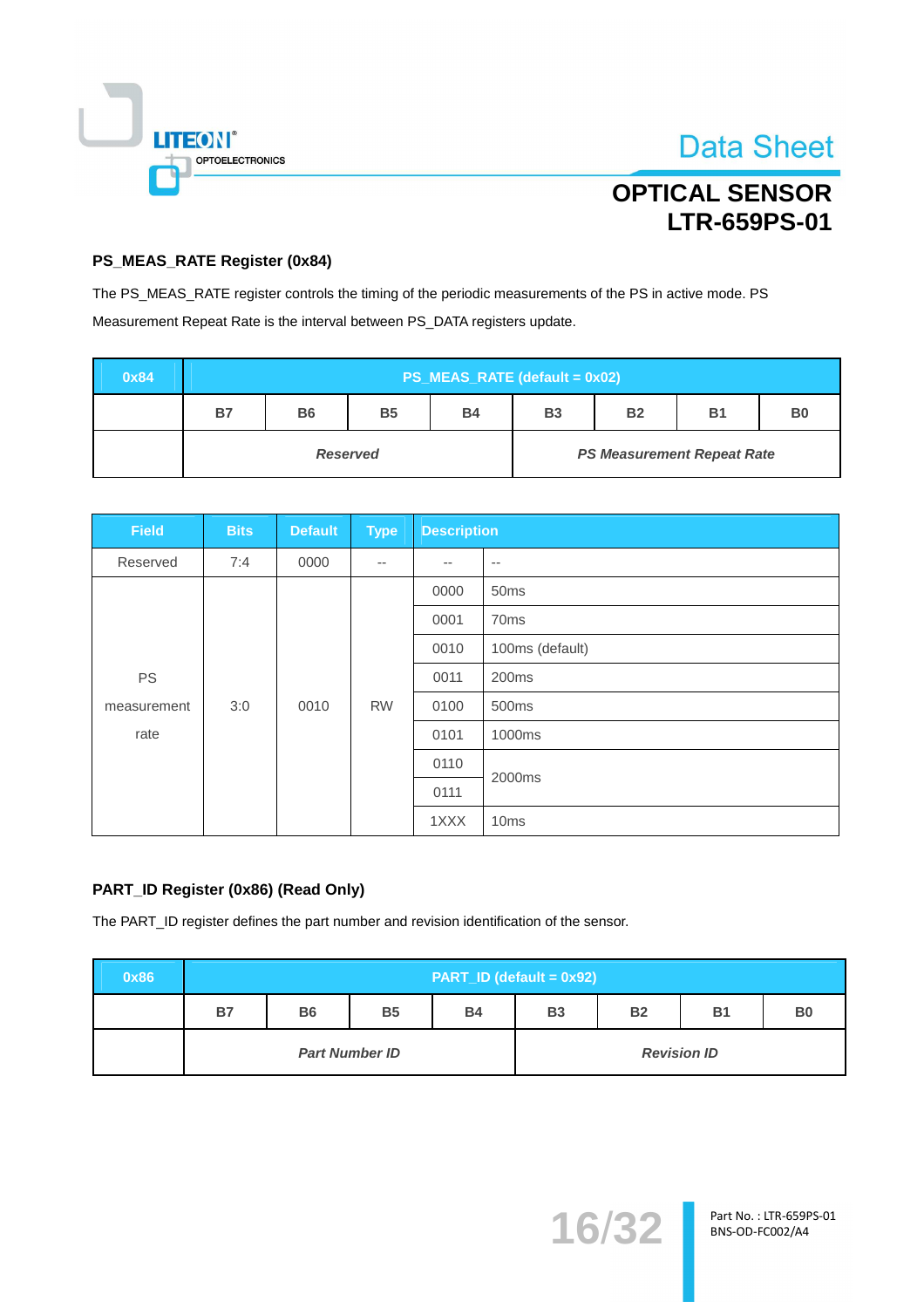

## **OPTICAL SENSOR LTR-659PS-01**

| <b>Field</b>       | <b>Bits</b> | <b>Default</b> | <b>Type</b> | <b>Description</b>       |
|--------------------|-------------|----------------|-------------|--------------------------|
| Part Number ID     | 7:4         | 1001           | R           | $\overline{\phantom{a}}$ |
| <b>Revision ID</b> | 3:0         | 0010           | R           | $- -$                    |

#### **MANUFAC\_ID Register (0x87) (Read Only)**

The MANUFAC\_ID register defines the manufacturer identification of the sensor.

| 0x87 |    | $MANUFACID$ (default = 0x05)                                                                 |  |  |  |  |  |  |  |  |  |  |
|------|----|----------------------------------------------------------------------------------------------|--|--|--|--|--|--|--|--|--|--|
|      | B7 | <b>B5</b><br><b>B2</b><br><b>B6</b><br><b>B4</b><br><b>B3</b><br><b>B1</b><br>B <sub>0</sub> |  |  |  |  |  |  |  |  |  |  |
|      |    | <b>Manufacturer ID</b>                                                                       |  |  |  |  |  |  |  |  |  |  |

| Field           | <b>Bits</b> | <b>Default</b> | <b>Tvpe</b> | <b>Description</b>      |
|-----------------|-------------|----------------|-------------|-------------------------|
| Manufacturer ID | 7:0         | 00000101       | R           | Manufacturer ID (0x05H) |

#### PS\_STATUS Register (0x8C) (Read Only)

The PS\_STATUS register stores the information about interrupt status and PS data status. New data means data has not been read yet. When the measurement is completed and data is written to the data register, the data status bit will be set to logic 1. When the data register is read, the data status bit will be set to logic 0. Interrupt status determines if the PS interrupt criteria are met. It will check if the PS measurement data is outside of the range defined by the upper and lower threshold limits.

| 0x8C | $PS\_STATUS$ (default = 0x00) |                                     |           |           |           |           |           |                |  |  |  |
|------|-------------------------------|-------------------------------------|-----------|-----------|-----------|-----------|-----------|----------------|--|--|--|
|      | <b>B7</b>                     | <b>B6</b>                           | <b>B5</b> | <b>B4</b> | <b>B3</b> | <b>B2</b> | <b>B1</b> | B <sub>0</sub> |  |  |  |
|      |                               | <b>Interrupt</b><br><b>Reserved</b> |           |           |           |           |           |                |  |  |  |

17/32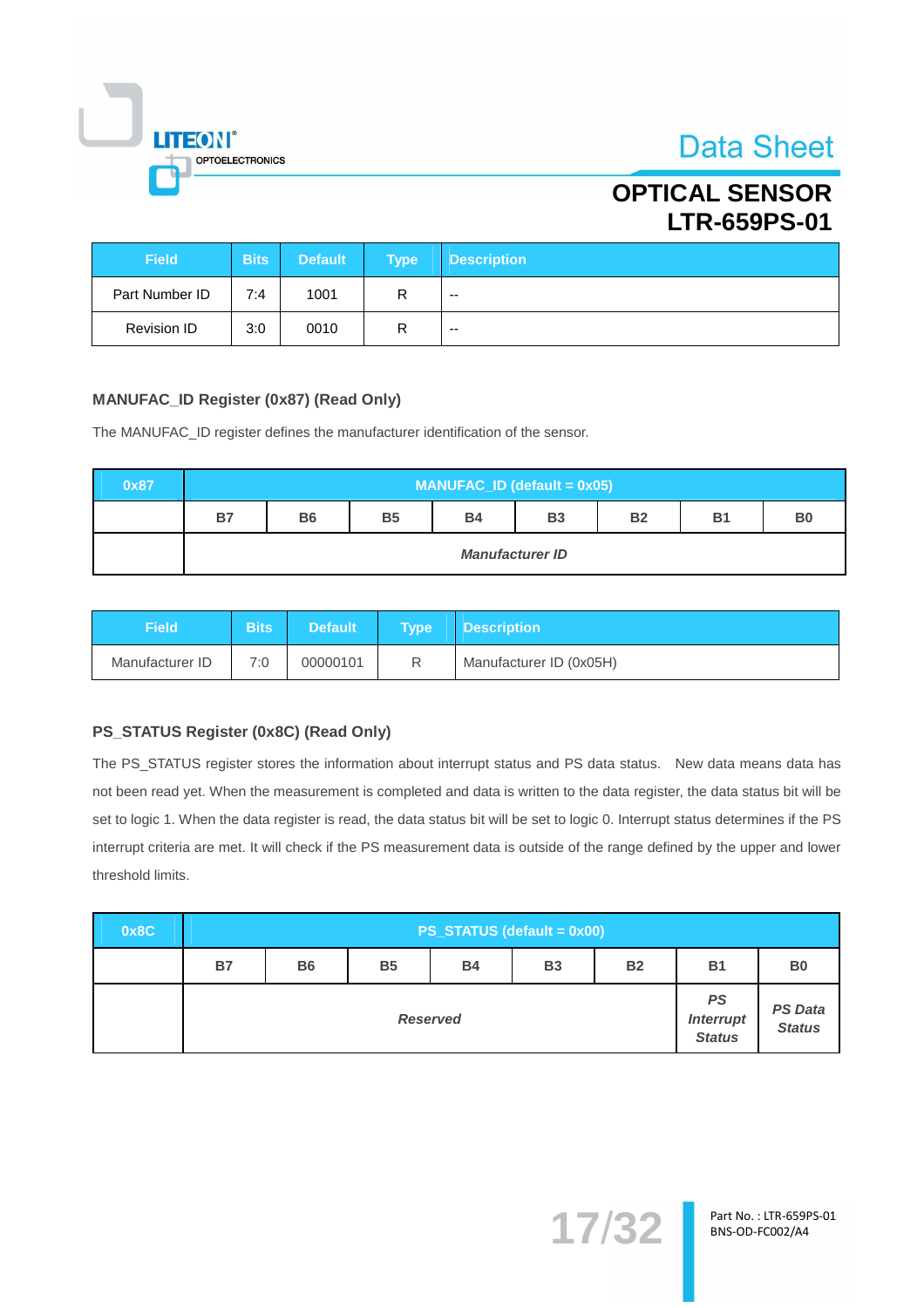

**LTR-659PS-01** 

| <b>Field</b>   | <b>Bits</b> | <b>Default</b> | <b>Type</b> |                | <b>Description</b>                       |  |  |  |  |
|----------------|-------------|----------------|-------------|----------------|------------------------------------------|--|--|--|--|
| Reserved       | 7:2         | 000000         | ---         |                | ---                                      |  |  |  |  |
| PS interrupt   |             |                | R           | $\overline{0}$ | interrupt signal INACTIVE (default)      |  |  |  |  |
| status         |             | 0              |             |                | interrupt signal ACTIVE                  |  |  |  |  |
|                |             |                |             | 0              | OLD data (data already read), (default)  |  |  |  |  |
| PS data status | 0           | 0              | R           |                | NEW data (first time data is being read) |  |  |  |  |

#### PS\_DATA\_0 Register (0x8D / 0x8E) (Read Only)

**LITEON®** 

OPTOELECTRONICS

The PS ADC channel data are expressed as a 11-bit data spread over two registers. The PS\_DATA\_0 and PS\_DATA\_1 registers provide the lower and upper byte respectively. When the I<sup>2</sup>C read operation starts, both the registers are locked until the I<sup>2</sup>C read operation is completed. This will ensure that the data in the registers is from the same measurement even if an additional integration cycle ends during the read operation. New measurement data is stored into temporary registers and the PS\_DATA registers are updated as soon as there is no on-going I<sup>2</sup>C read operation.

PS Saturation Flag is used for monitoring the internal IC saturation. It will be flagged when the IC has reached saturation and not able to perform any further PS measurement. The PS Saturation Indicator Enable bit in PS\_CONTR Register (0x81) has to be enabled in order to use this feature. If it is not enable, the flag will always be indicated as 0.

| 0x8D |    | PS_DATA_0 (default = 0x00)                                                                   |  |  |  |  |  |  |  |  |  |  |
|------|----|----------------------------------------------------------------------------------------------|--|--|--|--|--|--|--|--|--|--|
|      | B7 | <b>B4</b><br>B <sub>0</sub><br><b>B5</b><br><b>B3</b><br><b>B2</b><br><b>B1</b><br><b>B6</b> |  |  |  |  |  |  |  |  |  |  |
|      |    | <b>PS Data Low</b>                                                                           |  |  |  |  |  |  |  |  |  |  |

| 0x8E | $PS$ _DATA_1 (default = 0x00)          |           |           |                 |           |                |                     |  |  |  |  |
|------|----------------------------------------|-----------|-----------|-----------------|-----------|----------------|---------------------|--|--|--|--|
|      | <b>B7</b>                              | <b>B6</b> | <b>B5</b> | <b>B2</b>       | <b>B1</b> | B <sub>0</sub> |                     |  |  |  |  |
|      | <b>PS</b><br><b>Saturation</b><br>Flag |           |           | <b>Reserved</b> |           |                | <b>PS Data High</b> |  |  |  |  |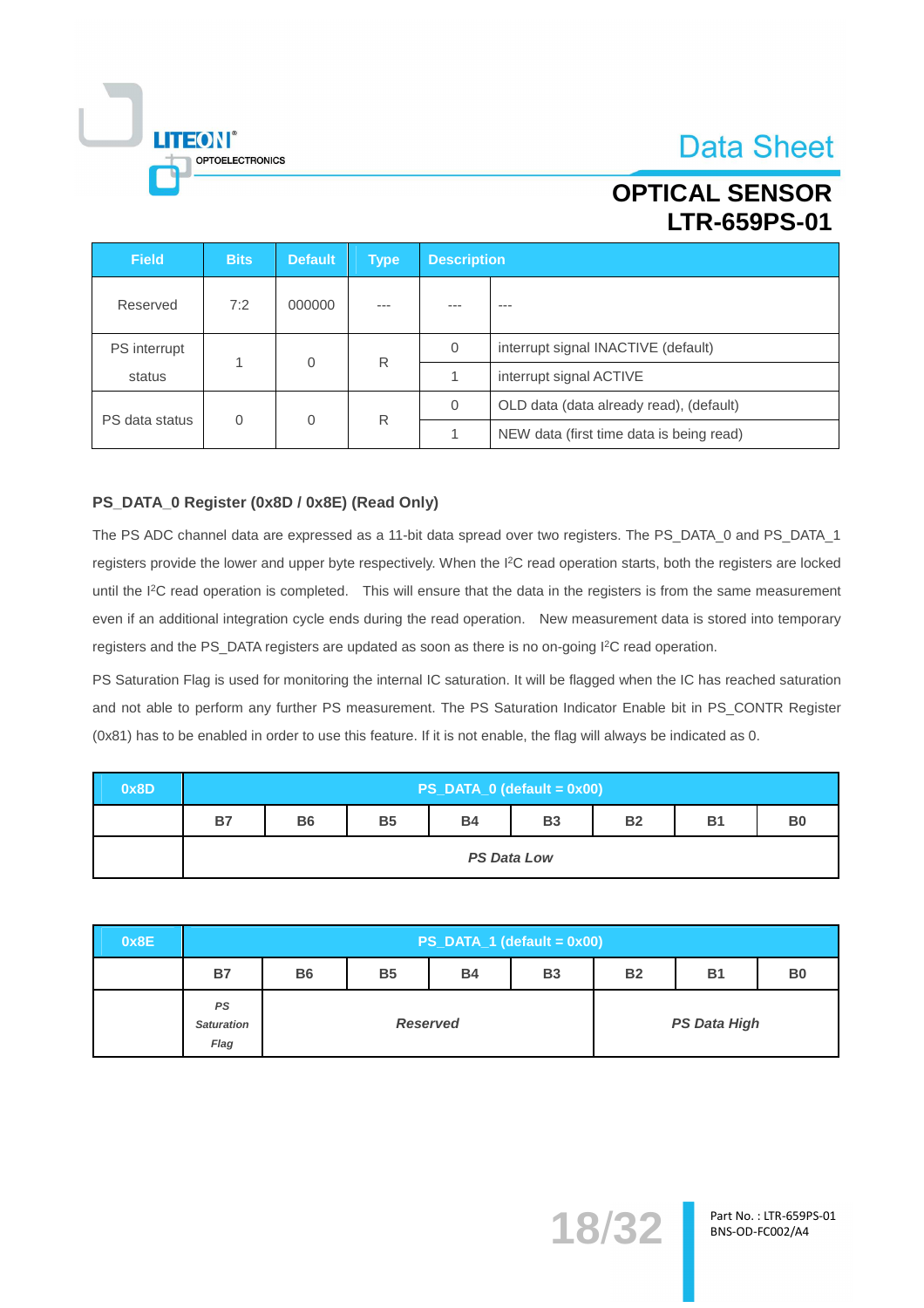## **OPTICAL SENSOR LTR-659PS-01**

| <b>Field</b>       | <b>Address</b> | <b>Bits</b> | <b>Default</b> | <b>Type</b> |          | <b>Description</b>     |
|--------------------|----------------|-------------|----------------|-------------|----------|------------------------|
| PS Data, Low       | 0x8D           | 7:0         | 00000000       | R           | $-$      | PS ADC lower byte data |
|                    | 0x8E           | 7           |                | R           | $\Omega$ | PS not saturated       |
| PS Saturation Flag |                | $\mathbf 0$ |                |             |          | <b>PS</b> saturated    |
| Reserved           | 0x8E           | 6:3         | 00000          | $- -$       | $- -$    | $- -$                  |
| PS Data, High      | 0x8E           | 2:0         | 000            | R           | $-$      | PS ADC upper byte data |

#### **INTERRUPT Register (0x8F)**

**LITEON®** 

OPTOELECTRONICS

The INTERRUPT register controls the operation of the interrupt pin and functions. When the Interrupt Mode is set to 00, the INT output pin 2 is inactive / disabled and will not trigger any interrupt. However at this condition, the PS\_STATUS register will still be updated. Note that when this register is to be set with values other than its default values, it should be set before device is in Active mode.

| 0x8F |           | $INTERRUPT$ (default = $0x00$ )                                                              |                 |                                     |                 |                                 |  |  |  |  |  |  |  |
|------|-----------|----------------------------------------------------------------------------------------------|-----------------|-------------------------------------|-----------------|---------------------------------|--|--|--|--|--|--|--|
|      | <b>B7</b> | <b>B5</b><br><b>B4</b><br><b>B1</b><br>B <sub>0</sub><br><b>B6</b><br><b>B2</b><br><b>B3</b> |                 |                                     |                 |                                 |  |  |  |  |  |  |  |
|      |           |                                                                                              | <b>Reserved</b> | <b>Interrupt</b><br><b>Polarity</b> | <b>Reserved</b> | <b>Interrupt</b><br><b>Mode</b> |  |  |  |  |  |  |  |

| <b>Field</b>   | <b>Bits</b> | <b>Default</b> | <b>Type</b> | <b>Description</b> |                                                             |
|----------------|-------------|----------------|-------------|--------------------|-------------------------------------------------------------|
| Reserved       | 7:3         | 00000          |             |                    |                                                             |
| Interrupt      | 2           | $\Omega$       | <b>RW</b>   | $\mathbf 0$        | INT pin is considered active when it is a logic 0 (default) |
| Polarity       |             |                |             | 1                  | INT pin is considered active when it is a logic 1           |
| Reserved       | 1           | $\mathbf 0$    |             |                    | --                                                          |
|                |             |                |             | $\Omega$           | Interrupt pin is INACTIVE / high impedance state            |
| Interrupt mode | $\mathbf 0$ | $\Omega$       | <b>RW</b>   |                    | (default)                                                   |
|                |             |                |             |                    | Only PS measurement can trigger interrupt                   |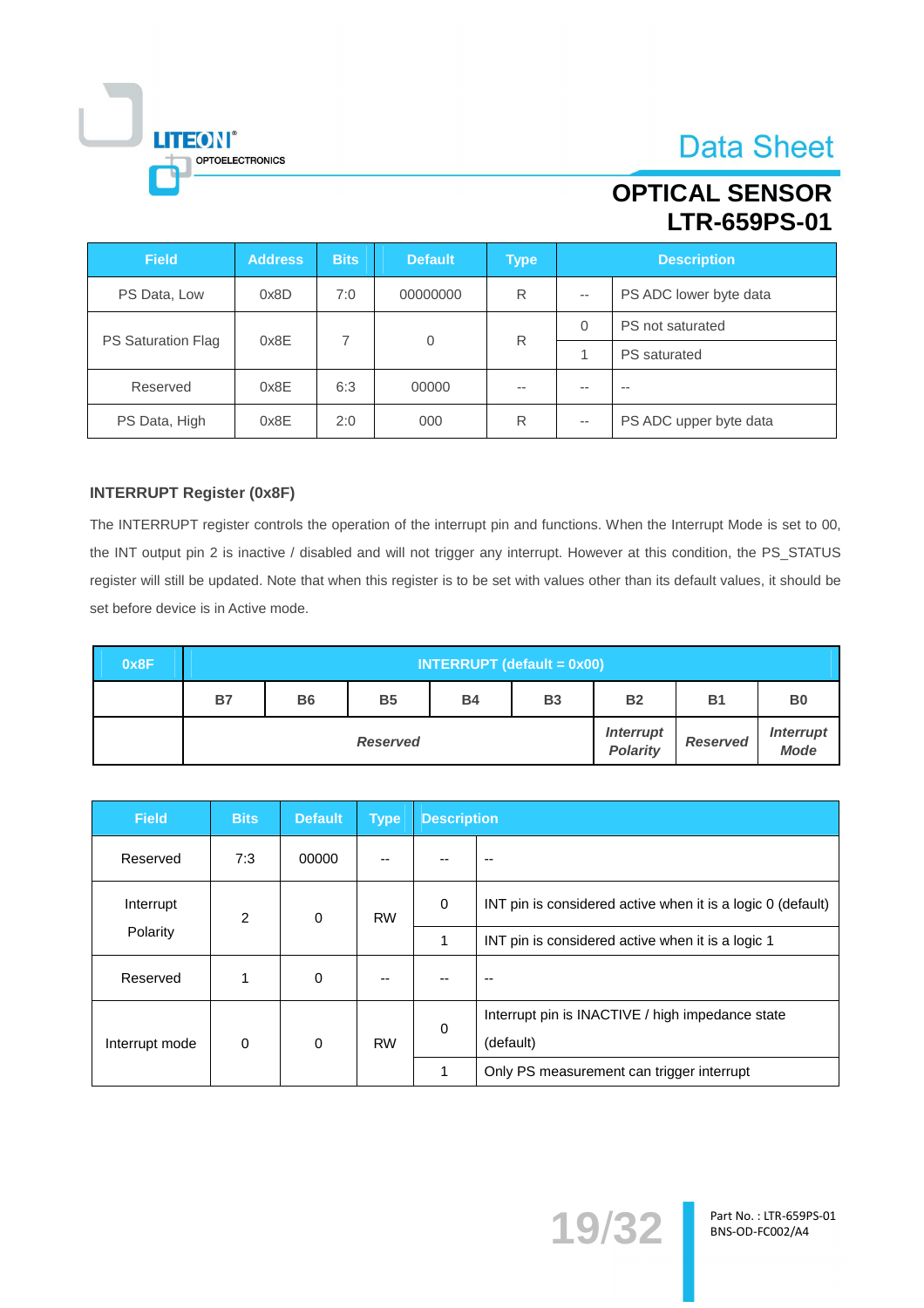

# **OPTICAL SENSOR LTR-659PS-01**

#### PS\_THRES Register (0x90 / 0x91 / 0x92 / 0x93)

The PS\_THRES\_UP and PS\_THRES\_LOW registers determines the upper and lower limit of the interrupt threshold value respectively. These two values form a range and the interrupt function compares if the measurement value in PS\_DATA registers is inside or outside the range. The interrupt function is active if the measurement data is outside the range defined by the upper and lower limits. The data format for PS\_THRES must be the same as PS\_DATA registers.

| 0x90 |           | PS_THRES_UP_0 (default = 0xFF)                                                   |  |                               |  |  |  |  |  |  |  |  |
|------|-----------|----------------------------------------------------------------------------------|--|-------------------------------|--|--|--|--|--|--|--|--|
|      | <b>B7</b> | <b>B5</b><br><b>B4</b><br><b>B1</b><br><b>B2</b><br><b>B6</b><br><b>B3</b><br>B0 |  |                               |  |  |  |  |  |  |  |  |
|      |           |                                                                                  |  | <b>PS Upper Threshold Low</b> |  |  |  |  |  |  |  |  |

| 0x91 |           | PS_THRES_UP_1 (default = 0x07)                                                                    |                 |  |  |                                |  |  |  |  |  |  |
|------|-----------|---------------------------------------------------------------------------------------------------|-----------------|--|--|--------------------------------|--|--|--|--|--|--|
|      | <b>B7</b> | <b>B5</b><br><b>B6</b><br><b>B2</b><br><b>B1</b><br>B <sub>0</sub><br><b>B4</b><br>B <sub>3</sub> |                 |  |  |                                |  |  |  |  |  |  |
|      |           |                                                                                                   | <b>Reserved</b> |  |  | <b>PS Upper Threshold High</b> |  |  |  |  |  |  |

| 0x92 |           | $PS_$ THRES_LOW $_0$ (default = 0x00)                                                        |  |                               |  |  |  |  |  |  |  |  |
|------|-----------|----------------------------------------------------------------------------------------------|--|-------------------------------|--|--|--|--|--|--|--|--|
|      | <b>B7</b> | <b>B5</b><br><b>B4</b><br><b>B2</b><br><b>B1</b><br>B <sub>0</sub><br><b>B3</b><br><b>B6</b> |  |                               |  |  |  |  |  |  |  |  |
|      |           |                                                                                              |  | <b>PS Lower Threshold Low</b> |  |  |  |  |  |  |  |  |

| 0x93 | PS_THRES_LOW_1 (default = 0x00) |           |           |           |           |           |                                |                |
|------|---------------------------------|-----------|-----------|-----------|-----------|-----------|--------------------------------|----------------|
|      | <b>B7</b>                       | <b>B6</b> | <b>B5</b> | <b>B4</b> | <b>B3</b> | <b>B2</b> | <b>B1</b>                      | B <sub>0</sub> |
|      | <b>Reserved</b>                 |           |           |           |           |           | <b>PS Lower Threshold High</b> |                |

**20/32**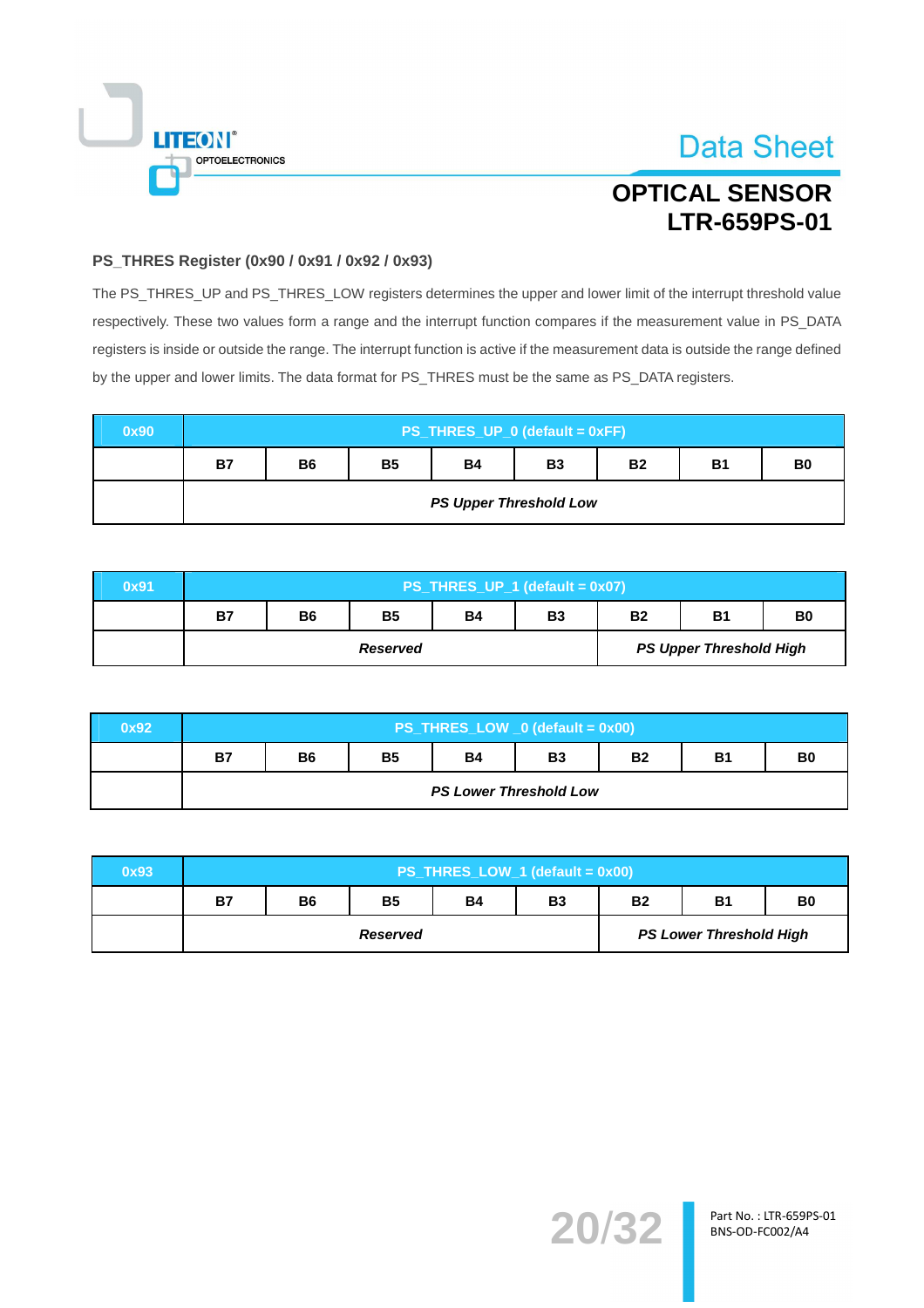## **OPTICAL SENSOR LTR-659PS-01**

| <b>Field</b>             | <b>Address</b> | <b>Bits</b> | <b>Default</b> | <b>Type</b> | <b>Description</b>                                |
|--------------------------|----------------|-------------|----------------|-------------|---------------------------------------------------|
| PS Upper Threshold Low   | 0x90           | 7:0         | 11111111       | <b>RW</b>   | PS upper threshold lower byte                     |
| Reserved                 | 0x91           | 7:3         | 00000          | --          | Reserved                                          |
| PS Upper Threshold High  | 0x91           | 2:0         | 111            | <b>RW</b>   | PS upper threshold upper byte                     |
| PS lower threshold, Low  | 0x92           | 7:0         | 00000000       | <b>RW</b>   | PS lower interrupt threshold value, lower byte    |
| Reserved                 | 0x93           | 7:3         | 00000          | --          | Reserved                                          |
| PS lower threshold, High | 0x93           | 2:0         | 000            | <b>RW</b>   | PS lower interrupt threshold value, upper<br>byte |

#### PS\_OFFSET Register (0x94 / 0x95)

 $\overline{\phantom{a}}$ 

**LITEON**®

OPTOELECTRONICS

The PS\_OFFSET register defines the offset compensation value for proximity offsets caused by device variations, optical crosstalk and other environment factors. This value will be used and cancelled from the original PS raw data such that the data in PS\_DATA register (0x8D and 0x8E) are the compensated value.

| 0x94 | $PS_OFFSET_1$ (default = 0x00) |           |           |           |           |           |           |                                |
|------|--------------------------------|-----------|-----------|-----------|-----------|-----------|-----------|--------------------------------|
|      | B7                             | <b>B6</b> | <b>B5</b> | <b>B4</b> | <b>B3</b> | <b>B2</b> | <b>B1</b> | B <sub>0</sub>                 |
|      | <b>Reserved</b>                |           |           |           |           |           |           | PS Offset,<br><b>High byte</b> |

| 0x95 | $PS_OFFSET_0$ (default = 0x00) |           |           |           |           |           |           |                |
|------|--------------------------------|-----------|-----------|-----------|-----------|-----------|-----------|----------------|
|      | <b>B7</b>                      | <b>B6</b> | <b>B5</b> | <b>B4</b> | <b>B3</b> | <b>B2</b> | <b>B1</b> | B <sub>0</sub> |
|      | PS Offset, Low byte            |           |           |           |           |           |           |                |

21/32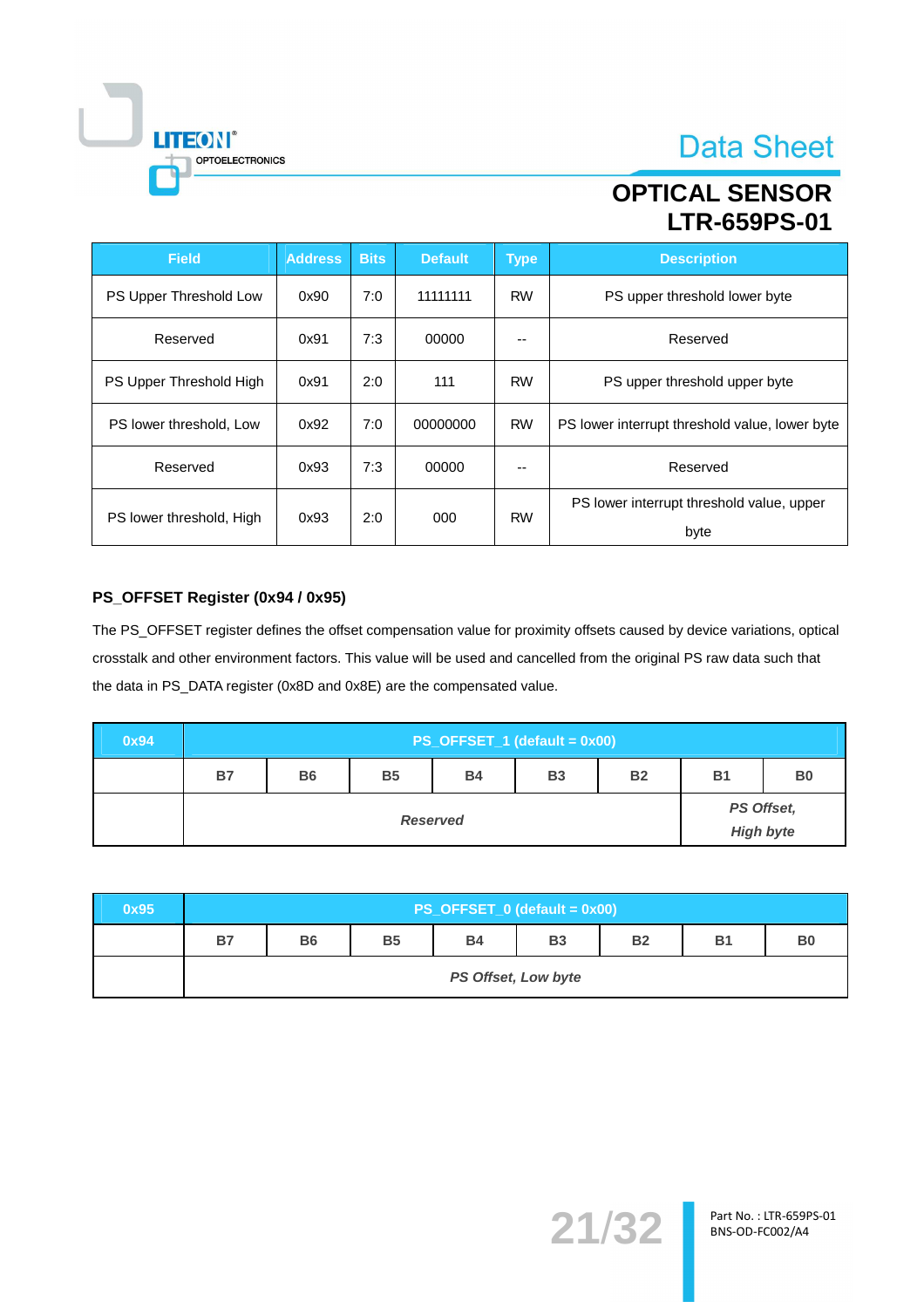

**Data Sheet** 

## **INTERRUPT PERSIST Register (0x9E)**

The INTERRUPT PERSIST register controls the N number of times the measurement data is outside the range defined by the upper and lower threshold limits before asserting the interrupt.

| 0x9E | <b>INTERRUPT PERSIST (default = 0x00)</b> |           |           |           |           |           |                 |                |
|------|-------------------------------------------|-----------|-----------|-----------|-----------|-----------|-----------------|----------------|
|      | <b>B7</b>                                 | <b>B6</b> | <b>B5</b> | <b>B4</b> | <b>B3</b> | <b>B2</b> | <b>B1</b>       | B <sub>0</sub> |
|      | <b>PS Persist</b>                         |           |           |           |           |           | <b>Reserved</b> |                |

| <b>Field</b>      | <b>Bits</b> | <b>Default</b> | <b>Type</b> | <b>Description</b> |                                                 |  |
|-------------------|-------------|----------------|-------------|--------------------|-------------------------------------------------|--|
| PS persist<br>7:4 |             | 0000           | <b>RW</b>   | 0000               | Every PS value out of threshold range (default) |  |
|                   |             |                |             | 0001               | 2 consecutive PS values out of threshold range  |  |
|                   |             |                |             |                    |                                                 |  |
|                   |             |                |             | 1111               | 16 consecutive PS values out of threshold range |  |
| Reserved          | 3:0         | 0000           | <b>RW</b>   |                    |                                                 |  |

22/32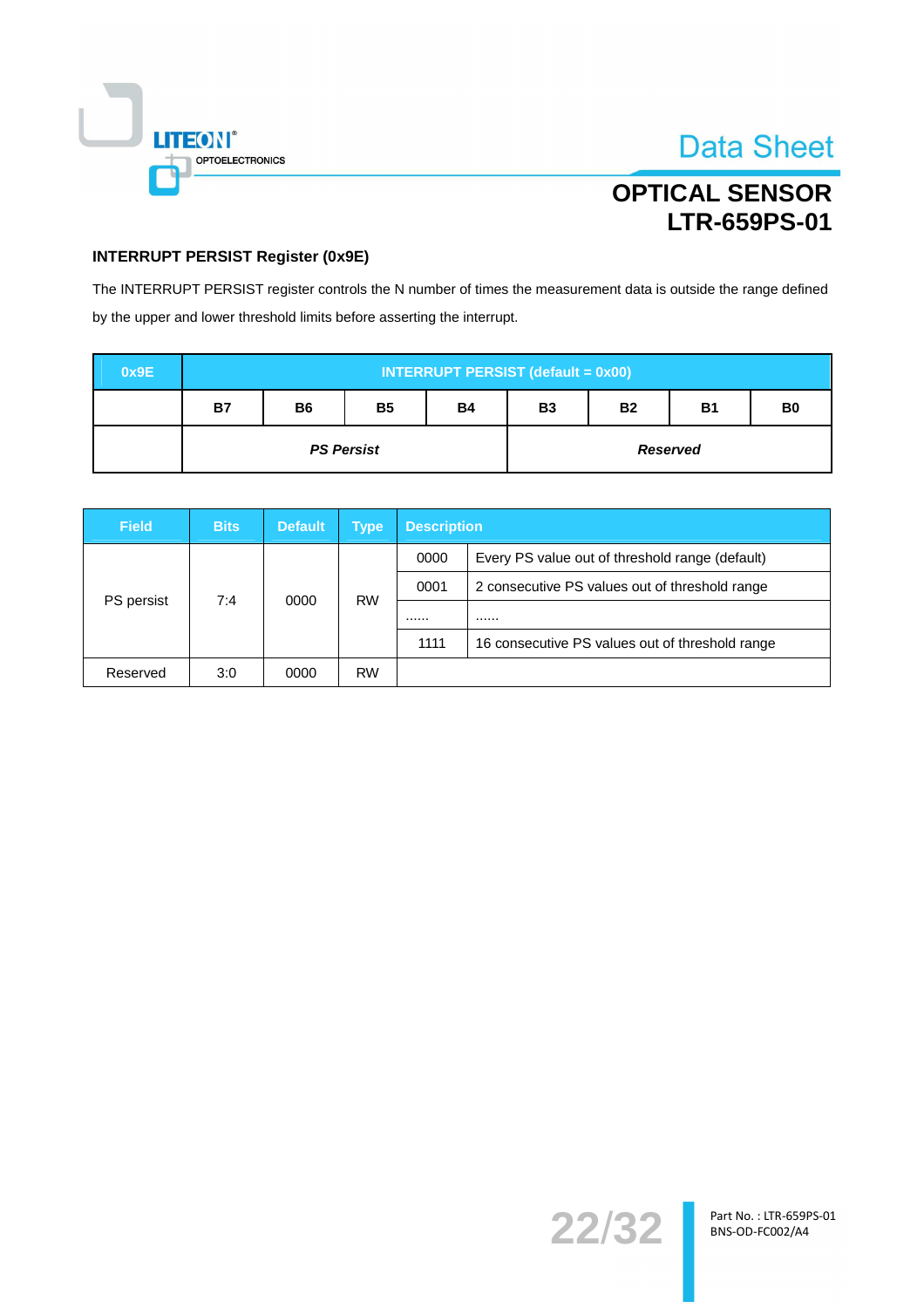

**Data Sheet** 

## **10. Device Operation(using Interrupt)**

Below flow diagram illustrates the LTR-659PS operation involving the use of Thresholds and Interrupts.



Part No.: LTR-659PS-01 BNS-OD-FC002/A4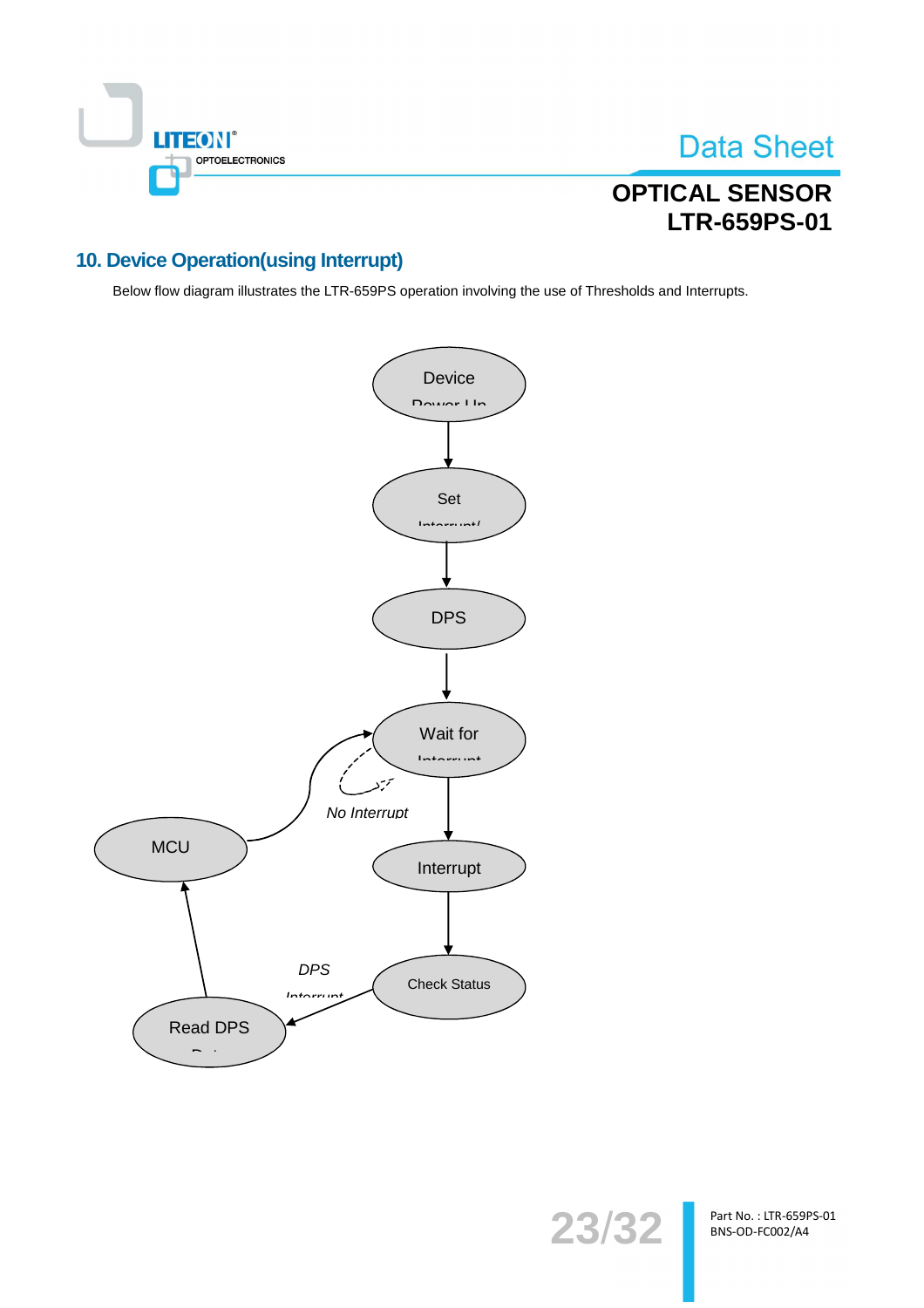

**Data Sheet** 

## **11. Pseudo Codes Examples**

#### **Control Registers**

// The Control Registers define the operating modes and gain settings of the PS of LTR-659. // Default settings are 0x00 for both registers (both in Standby mode).

 $Slave\_Addr = 0x23$ 

// Enable PS Register\_Addr = 0x81 Command =  $0x03$ 

// Slave address of LTR-659 device

// PS\_CONTR register // Gain =  $16$ // For Gain = 32. Command =  $0x0B$ // For Gain = 64. Command =  $0x0F$ 

WriteByte(Slave\_Addr, Register\_Addr, Command)

#### **PS LED Registers**

// The PS LED Registers define the LED pulse modulation frequency, duty cycle and peak current. // Default setting is 0x7F (60kHz, 100%, 100mA).

Slave  $Addr = 0x23$ 

// Slave address of LTR-659 device

#### // Set LED Pulse Freq 30kHz (duty cycle 100%, peak curr 100mA)

Register\_Addr = 0x82 // PS\_LED register Command =  $0x1F$ // Pulse Freq = 30kHz, (duty cyc 100%, peak curr 100mA) // For Pulse Freq =  $40kHz$ , (100%, 100mA), Command = 0x3F // For Pulse Freq = 50kHz, (100%, 100mA), Command =  $0x5F$ // For Pulse Freq = 60kHz, (100%, 100mA), Command =  $0x7F$ // For Pulse Freq = 70kHz,  $(100\%, 100mA)$ , Command = 0x9F  $\frac{1}{10}$  For Pulse Freq = 80kHz, (100%, 100mA), Command = 0xBF<br> $\frac{1}{10}$  For Pulse Freq = 90kHz, (100%, 100mA), Command = 0xDF // For Pulse Freq =  $100kHz$ , (100%, 100mA), Command =  $0xFF$ 

WriteByte(Slave\_Addr, Register\_Addr, Command)

#### // Set LED Duty Cycle 25% (pulse freq 60kHz, peak curr 100mA) Register  $Addr = 0x82$ // PS LED register Command =  $0x67$ // Duty Cycle = 25%, (pulse freq 60kHz, peak curr 100mA) // For Duty Cycle = 50%, (60kHz, 100mA), Command =  $0x6F$ // For Duty Cycle =  $75\%$ , (60kHz, 100mA), Command =  $0x77$ // For Duty Cycle =  $100\%$ , (60kHz, 100mA), Command = 0x7F WriteByte(Slave\_Addr, Register\_Addr, Command)

| // Set LED Peak Current 5mA (pulse freq 60kHz, duty cycle 100%) |                                                             |
|-----------------------------------------------------------------|-------------------------------------------------------------|
| Register Addr = 0x82                                            | // PS LED register                                          |
| Command = 0x78                                                  | // Peak Current = 5mA, (pulse freq 60kHz, duty cyc 100%)    |
|                                                                 | // For Peak Current = 10mA, (60kHz, 100%), Command = $0x79$ |
|                                                                 | // For Peak Current = 20mA, (60kHz, 100%), Command = $0x7A$ |
|                                                                 | // For Peak Current = 50mA, (60kHz, 100%), Command = $0x7B$ |
| WriteByto(Slove Addr Pogister Addr Command)                     |                                                             |

WriteByte(Slave\_Addr, Register\_Addr, Command)

24/32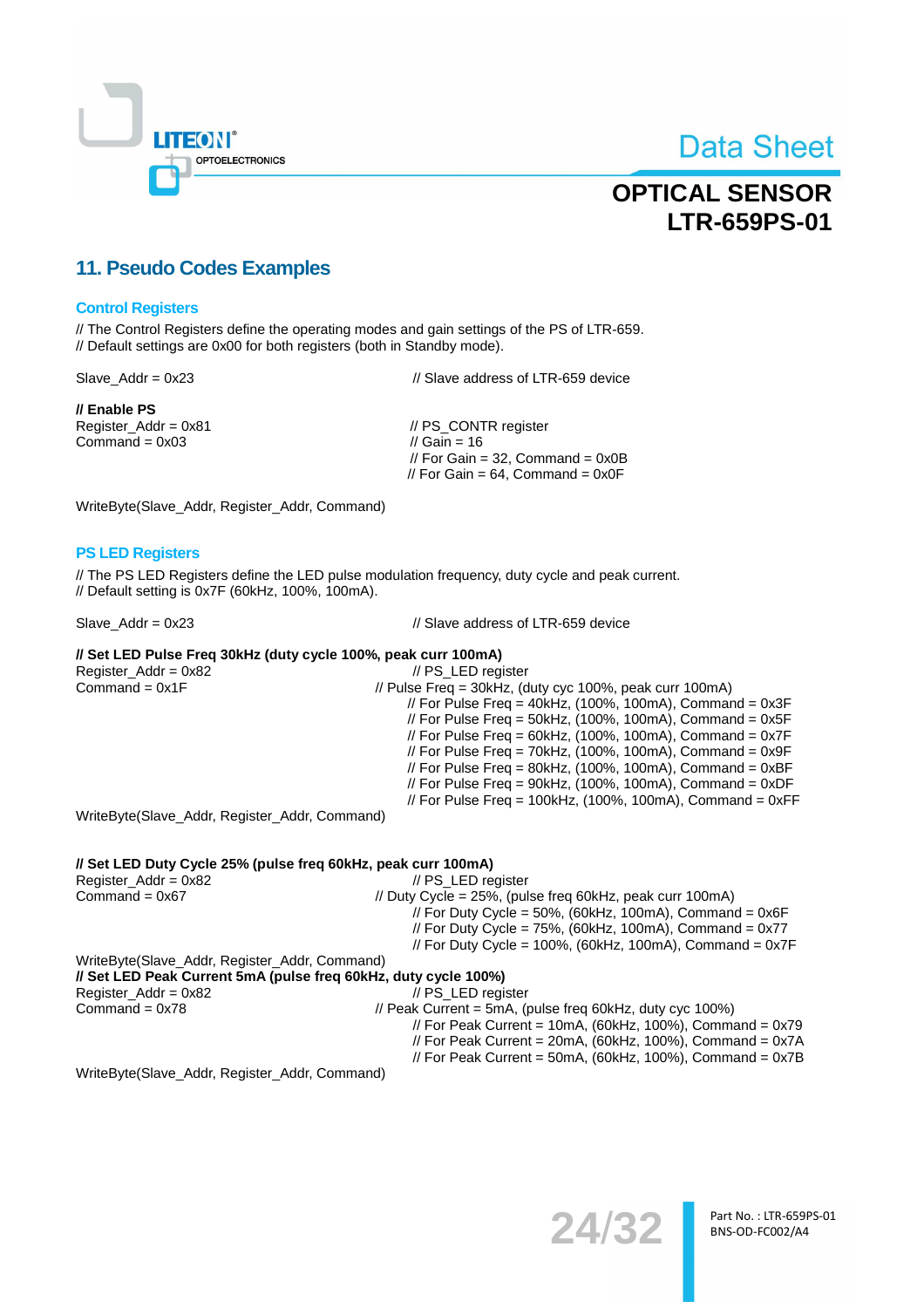

## **OPTICAL SENSOR LTR-659PS-01**

#### **PS Measurement Rate Register**

// The PS\_MEAS\_RATE register controls the PS measurement rate. // Default setting of the register is 0x02 (repeat rate 100ms)

Slave  $Addr = 0x23$ 

// Slave address of LTR-659 device

// Set PS Repeat Rate 50ms Register\_Addr = 0x84 Command =  $0x00$ 

// PS\_MEAS\_RATE register // Meas rate =  $50ms$ // For Meas rate =  $500$ ms, Command =  $0x04$ 

WriteByte(Slave\_Addr, Register\_Addr, Command)

#### **PS Status Register (Read Only)**

// The PS\_STATUS Register contains the information on Interrupt, and PS data availability status. // This register is read only.

| Slave Addr = $0x23$                                                                           | // Slave address of LTR-659 device                          |
|-----------------------------------------------------------------------------------------------|-------------------------------------------------------------|
| // Read back Register<br>$Register\_Addr = 0x8C$<br>ReadByte(Slave_Addr, Register_Addr, Data) | // PS STATUS register address                               |
| Interrupt_Status = Data $& 0x02$                                                              | // Interrupt Status = 2(decimal) $\rightarrow$ PS Interrupt |
| NewData Status = Data & $0x01$                                                                | // NewData_Status = 1(decimal) $\rightarrow$ PS New Data    |

#### **PS Data Registers (Read Only)**

// The PS Data Registers contain the ADC output data. // These registers should be read as a group, with the lower address being read first.

| Slave $Addr = 0x23$                                                                                                                                                             | // Slave address of LTR-659 device                          |
|---------------------------------------------------------------------------------------------------------------------------------------------------------------------------------|-------------------------------------------------------------|
| // Read back PS DATA registers<br>Register $Addr = 0x8D$<br>ReadByte(Slave_Addr, Register_Addr, Data0)<br>$Register\_Addr = 0x8E$<br>ReadByte(Slave_Addr, Register_Addr, Data1) | // PS DATA low byte address<br>// PS DATA high byte address |
| PS_ADC_Data = (Data1 << 8)   Data0                                                                                                                                              | // Combining lower and upper bytes to give 16-bit PS data   |

#### **Interrupt Registers**

// The Interrupt register controls the operation of the interrupt pins and function. // The default value for this register is 0x08 (Interrupt inactive)

 $Slave\_Addr = 0x23$ 

// Slave address of LTR-659 device



Part No.: LTR-659PS-01 BNS-OD-FC002/A4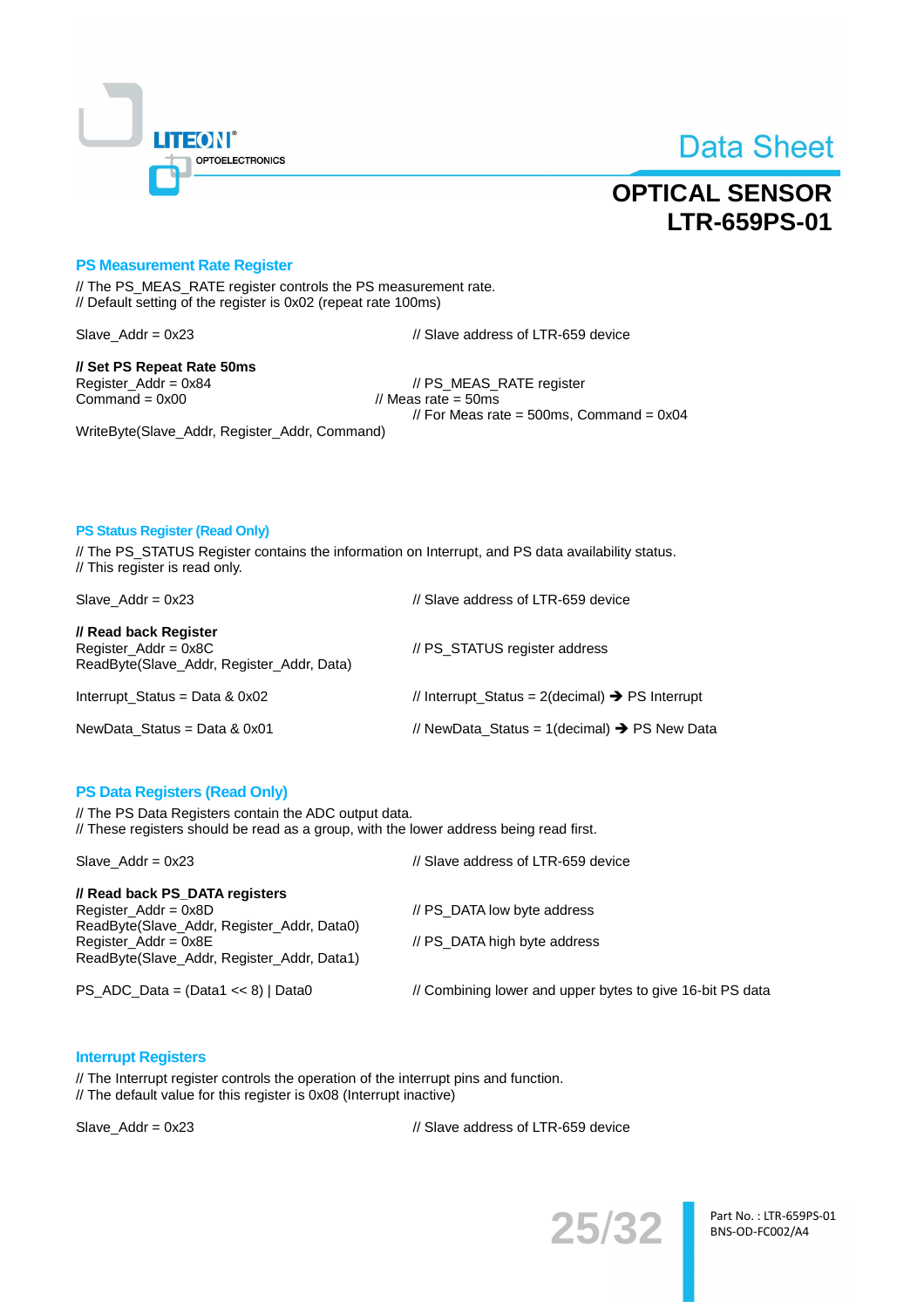

## **OPTICAL SENSOR LTR-659PS-01**

// Set Interrupt Polarity for Active Low, PS trigger Register  $Addr = 0x8F$ Command =  $0x031$ 

// Interrupt Register address // Interrupt is Active Low, PS can trigger // For Active High Interrupt, ONLY PS trigger, Command = 0x05

WriteByte(Slave\_Addr, Register\_Addr, Command)

#### **PS Threshold Registers**

// The PS THRES UP and PS THRES LOW registers determines the upper and // lower limit of the interrupt threshold value. // Following example illustrates the setting of the PS threshold window of // decimal values of 200 (lower threshold) and 1000 (upper threshold)

Slave\_Addr =  $0x23$ 

// Slave address of LTR-659 device

#### // Upper Threshold Setting (decimal 1000)

PS\_Upp\_Threshold\_Reg\_0 = 0x90 // PS Upper Threshold Low Byte Register address PS\_Upp\_Threshold\_Reg\_1 = 0x91 // PS Upper Threshold High Byte Register address Data1 =  $1000 \gg 8$ // To convert decimal 1000 into two eight bytes register values Data0 =  $1000$  &  $0xFF$ WriteByte(Slave\_Addr, PS\_Upp\_Threshold\_Reg\_0, Data0) WriteByte(Slave\_Addr, PS\_Upp\_Threshold\_Reg\_1, Data1)

#### // Lower Threshold Setting (decimal 200)

PS Low Threshold Req  $0 = 0x92$ // PS Lower Threshold Low Byte Register address PS\_Low\_Threshold\_Reg\_1 = 0x93 // PS Lower Threshold High Byte Register address Data1 =  $200 \gg 8$ // To convert decimal 200 into two eight bytes register values Data0 =  $200$  &  $0xFF$ WriteByte(Slave\_Addr, PS\_Low\_Threshold\_Reg\_0, Data0) WriteByte(Slave\_Addr, PS\_Low\_Threshold\_Reg\_1, Data1)

26/32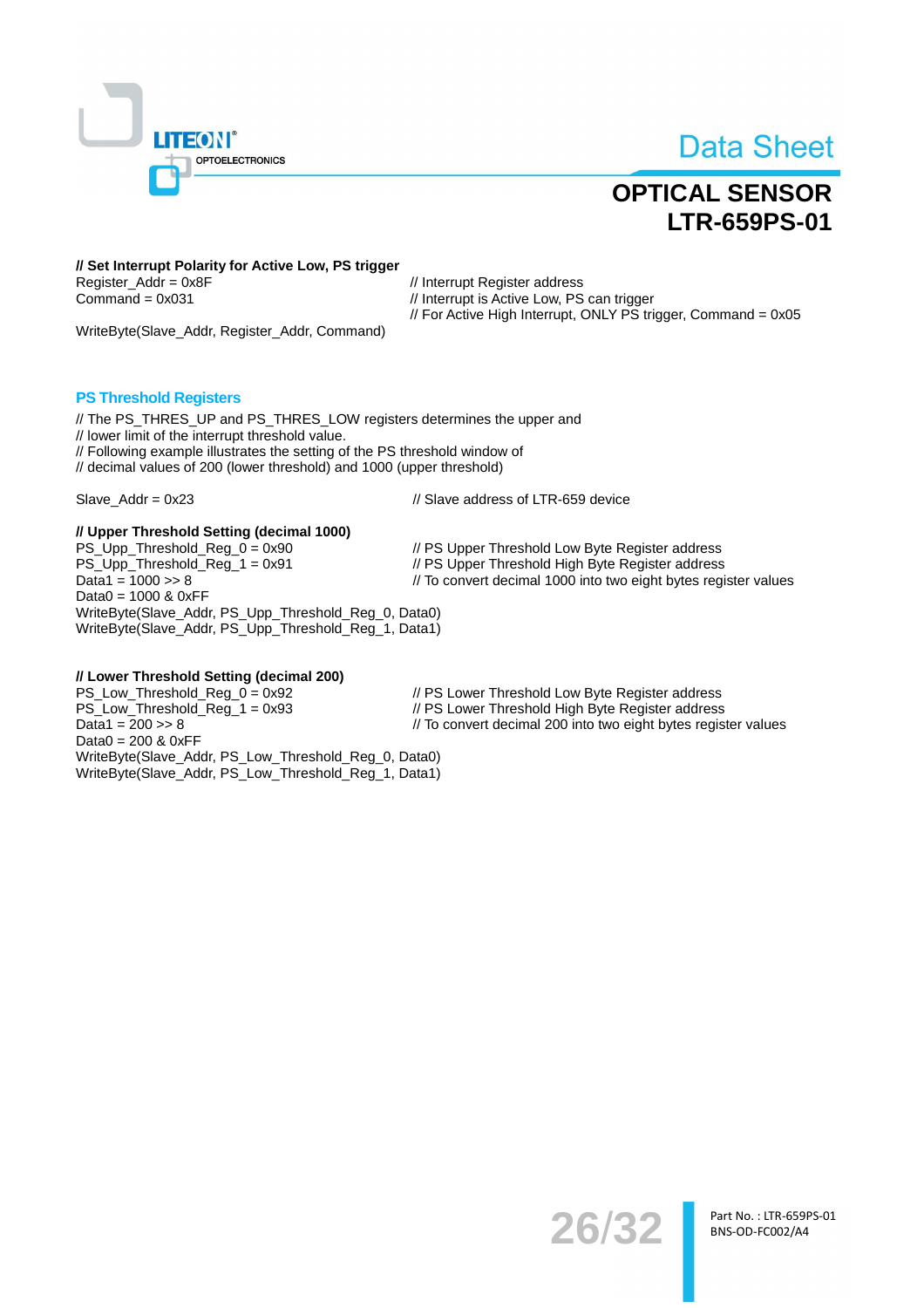



## 12. Recommended Leadfree Reflow Profile



| <b>Process Zone</b>                         | <b>Symbol</b>                   | $\Delta$ T                                          | <b>Maximum AT/Atime or Duration</b> |
|---------------------------------------------|---------------------------------|-----------------------------------------------------|-------------------------------------|
| Heat Up                                     | P <sub>1</sub> , R <sub>1</sub> | 25 $\mathrm{^{\circ}C}$ to 150 $\mathrm{^{\circ}C}$ | $3^{\circ}$ C/s                     |
| Solder Paste Dry                            | P <sub>2</sub> , R <sub>2</sub> | 150 $\degree$ C to 200 $\degree$ C                  | 100s to 180s                        |
| Solder Reflow                               | P <sub>3</sub> , R <sub>3</sub> | 200 $\degree$ C to 260 $\degree$ C                  | $3^{\circ}$ C/s                     |
|                                             | P <sub>3</sub> , R <sub>4</sub> | 260 $\degree$ C to 200 $\degree$ C                  | $-6^{\circ}$ C/s                    |
| Cool Down                                   | P4, R5                          | 200 $\mathrm{^{\circ}C}$ to 25 $\mathrm{^{\circ}C}$ | $-6^{\circ}$ C/s                    |
| Time maintained above liquidus point, 217°C |                                 | $>217^{\circ}$ C                                    | 60s to 90s                          |
| Peak Temperature                            |                                 | $260^{\circ}$ C                                     | $\overline{\phantom{0}}$            |
| Time within 5°C of actual Peak Temperature  |                                 | $>255^{\circ}$ C                                    | 20s                                 |
| Time 25°C to Peak Temperature               |                                 | 25 $\mathrm{^{\circ}C}$ to 260 $\mathrm{^{\circ}C}$ | 8mins                               |

It is recommended to perform reflow soldering no more than twice.

27/32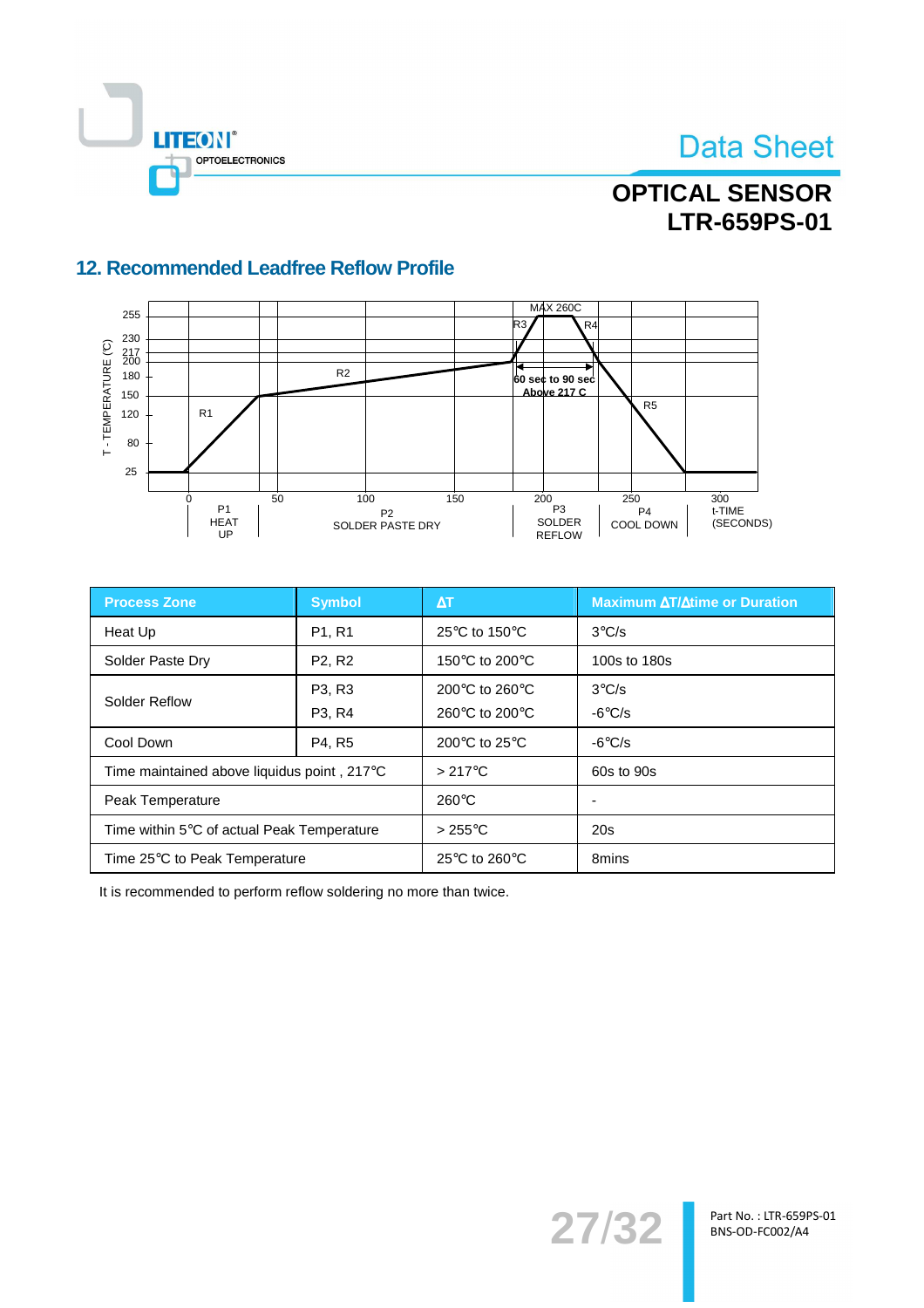

## **OPTICAL SENSOR LTR-659PS-01**

## **13. Moisture Proof Packaging**

All LTR-659PS-01 are shipped in moisture proof package. Once opened, moisture absorption begins. This part is compliant to JEDEC J-STD-033A Level 3.

#### **Time from Unsealing to Soldering**

After removal from the moisture barrier bag, the parts should be stored at the recommended storage conditions and soldered within seven days. When the moisture barrier bag is opened and the parts are exposed to the recommended storage conditions for more than seven days, the parts must be baked before reflow to prevent damage to the parts.

#### **Recommended Storage Conditions**

| <b>Storage Temperature</b> | 10 $\rm{^{\circ}C}$ to 30 $\rm{^{\circ}C}$ |
|----------------------------|--------------------------------------------|
| <b>Relative Humidity</b>   | Below 60% RH                               |

#### **Baking Conditions**

| Package  | Temperature     | Time     |
|----------|-----------------|----------|
| In Reels | $60^{\circ}$ C  | 48 hours |
| In Bulk  | $100^{\circ}$ C | 4 hours  |

Baking should only be done once.

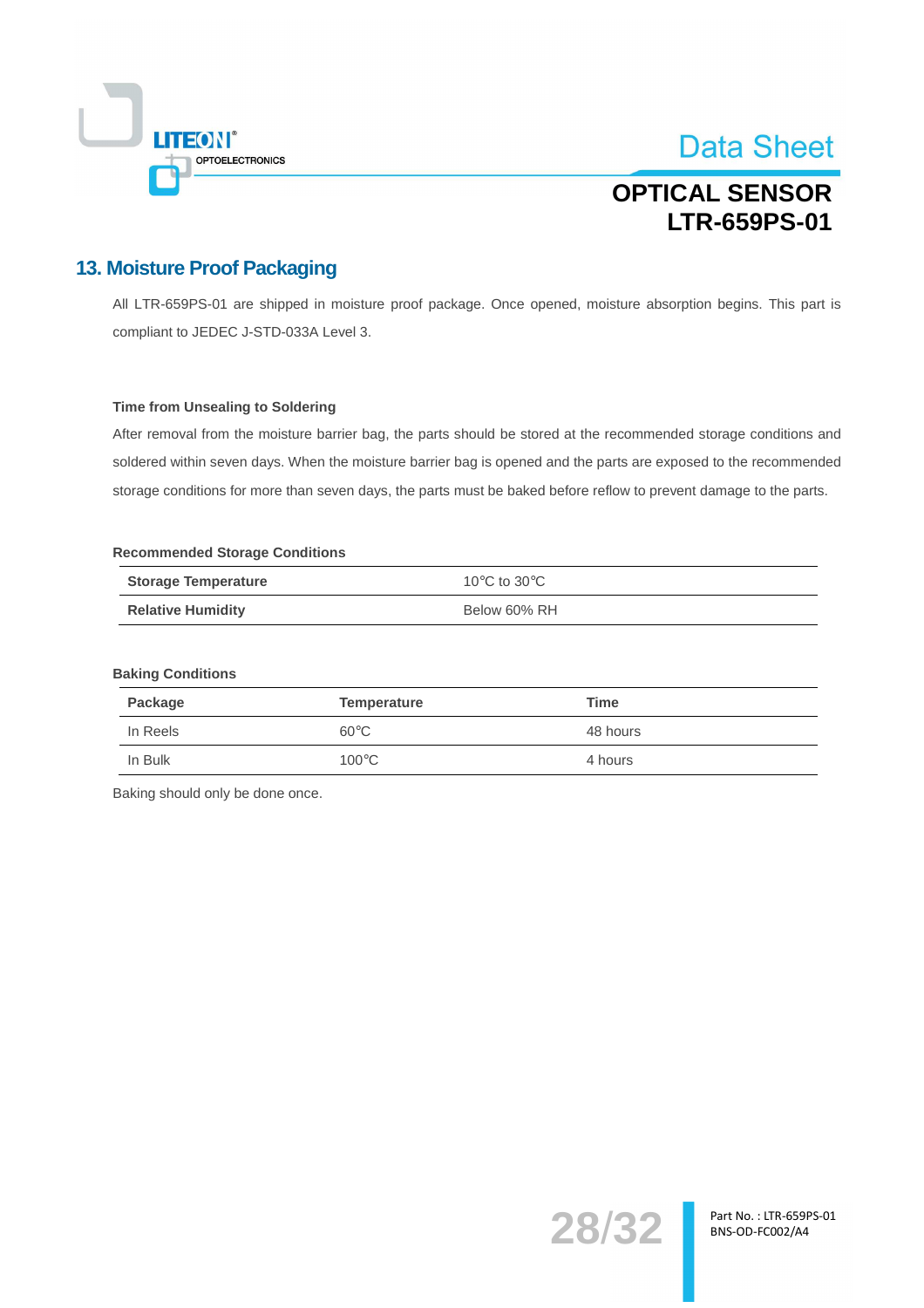

# **OPTICAL SENSOR** LTR-659PS-01

## 14. Recommended Land Pattern and Metal Stencil Aperture



#### **Recommended Land Pattern**



Note:

1. All dimensions are in millimeters



Part No.: LTR-659PS-01 BNS-OD-FC002/A4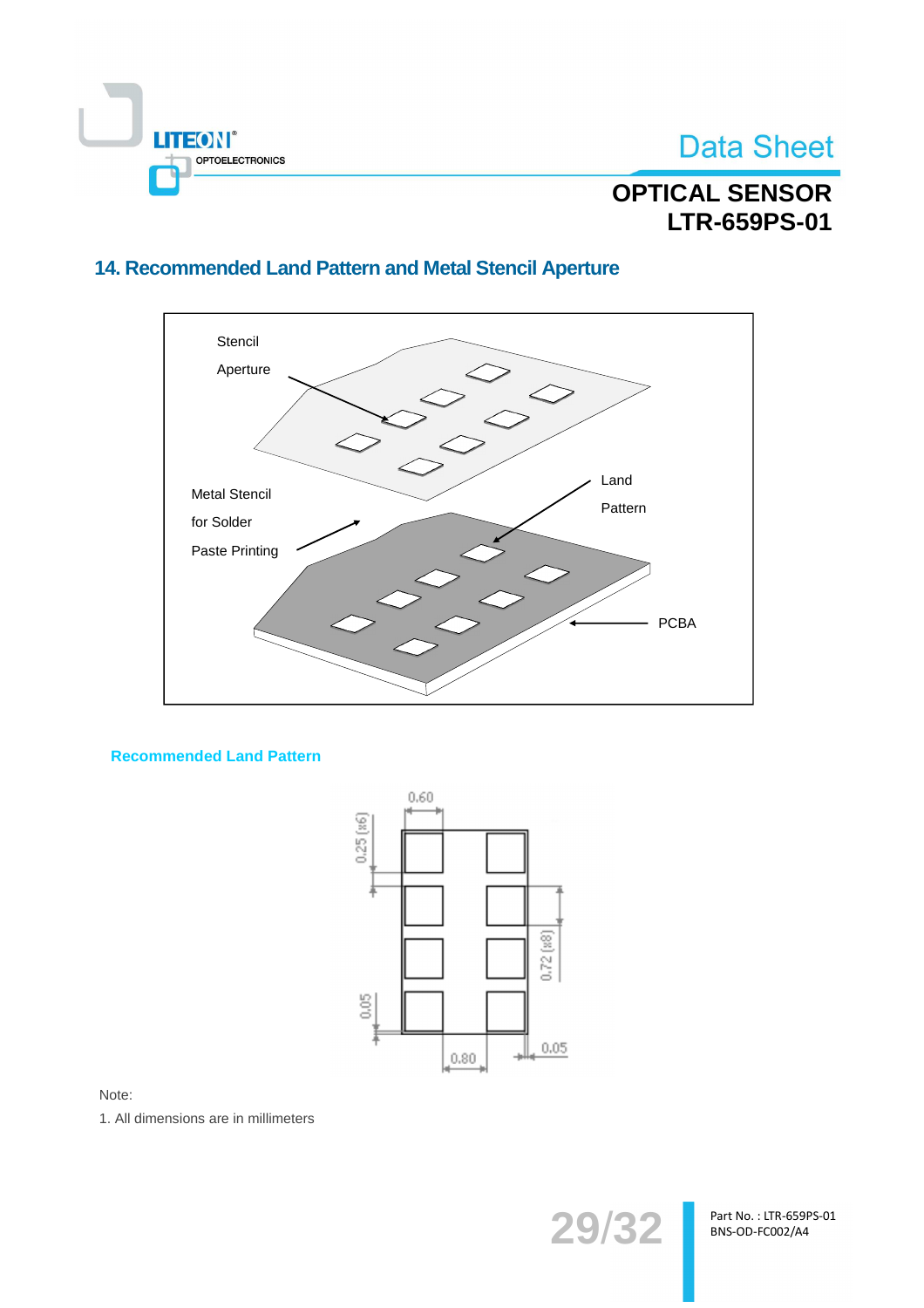

**Data Sheet** 

#### **Recommended Metal Stencil Aperture**

It is recommended that the metal stencil used for solder paste printing has a thickness (t) of 0.11mm (0.004 inches / 4 mils) or 0.127mm (0.005 inches / 5 mils).

The stencil aperture opening is recommended to be 0.72mm x 0.60mm which has the same dimension as the land pattern. This is to ensure adequate printed solder paste volume and yet no shorting.



#### Note:

1. All dimensions are in millimeters

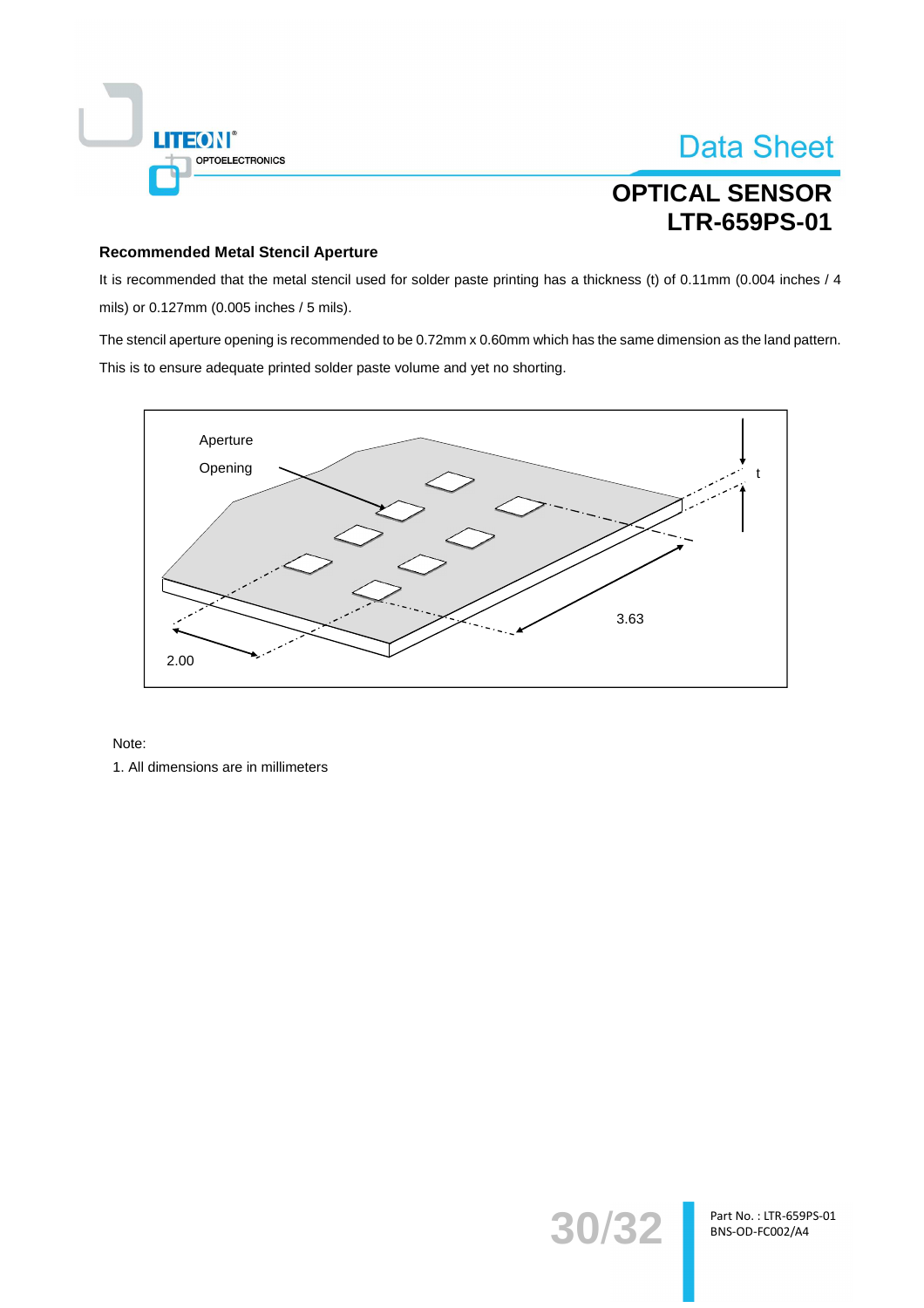

## **OPTICAL SENSOR LTR-659PS-01**

## 15. Package Dimension for Tape and Reel



### Note:

1. All dimensions are in millimeters



#### Notes:

- 1. All dimensions are in millimeters (inches)
- 2. Empty component pockets sealed with top cover tape
- 3. 13 inch reel 8000 pieces per reel
- 4. In accordance with ANSI/EIA 481-1-A-1994 specifications.

31/32

Part No.: LTR-659PS-01 BNS-OD-FC002/A4